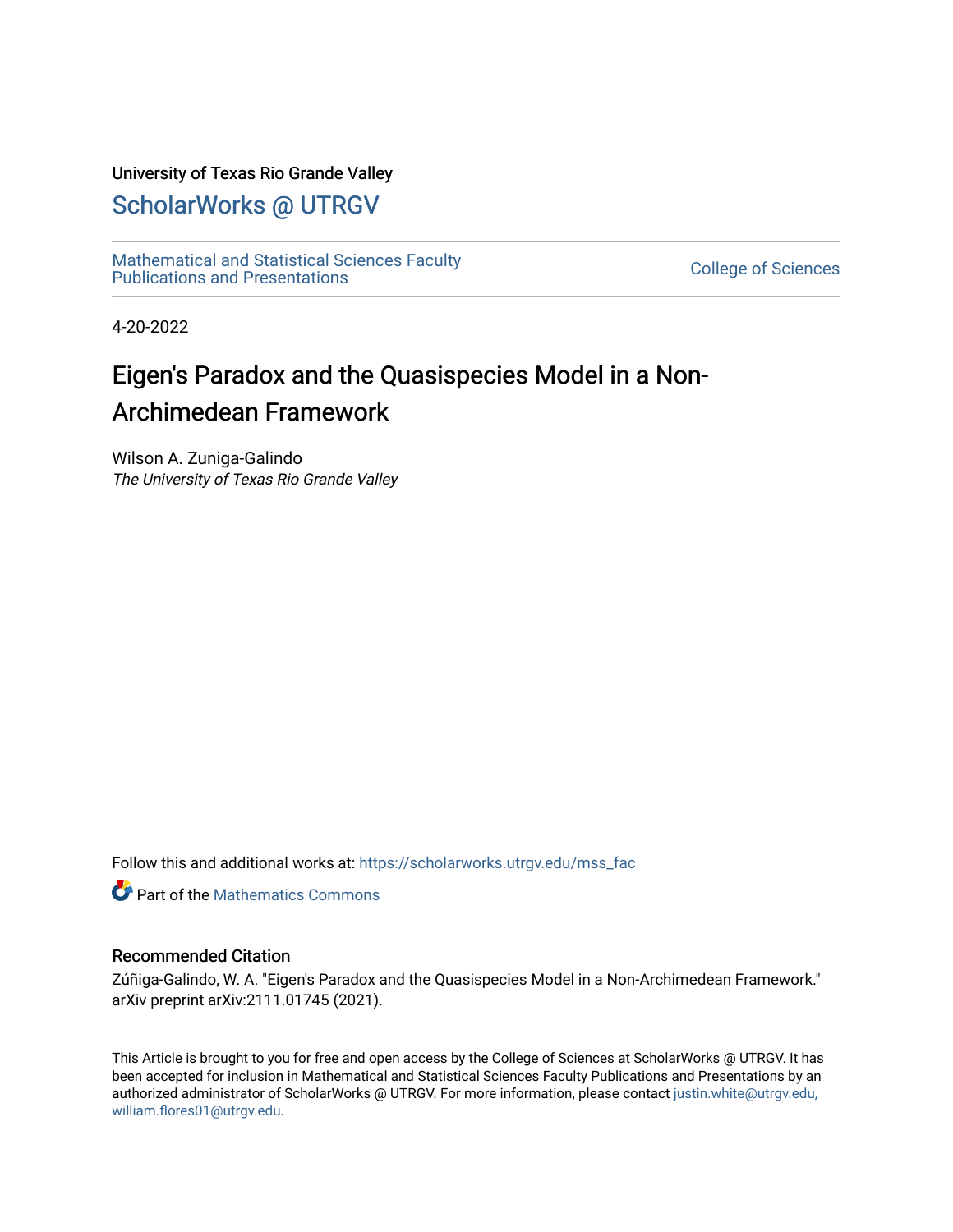## EIGEN'S PARADOX AND THE QUASISPECIES MODEL IN A NON-ARCHIMEDEAN FRAMEWORK

W. A. ZÚÑIGA-GALINDO

ABSTRACT. In this article we present a new  $p$ -adic generalization of the Eigen-Schuster model where the genomes (sequences) are represented by words written in the alphabet  $\{0, 1, \ldots, p-1\}$ , where p is a prime number, with a time variable length. The time evolution of the concentration of a given sequence is controlled by a p-adic evolution equation. The long term behavior of the concentration of a sequence depends on a fitness function  $f$ , a mutation measure Q, and an initial concentration distribution. The new model provides essentially two types of asymptotic scenarios for evolution. If the complexity of sequences grows at the right pace, then in the long term the survival is assured. This agrees with the fact that larger genome size improves the replication fidelity. In other case, the sequences cannot copy themselves with sufficiently fidelity, and in the long term they will not survive. Eigen's paradox is one, among the infinitely many, possible scenarios of the evolution in the long term. The mathematical formulation of this fact requires solving the Cauchy problem for the p-adic Eigen-Schuster model in a rigorous mathematical way. This requires imposing restrictions on the fitness function and on the mutation measure, among other conditions. The study of the mentioned initial value problem requires techniques of  $p$ -adic wavelets and  $p$ -adic heat kernels developed in the last 35 years.

#### 1. INTRODUCTION

A central problem in the origin of life is the reproduction of primitive organisms with sufficient fidelity to maintain the information coded in the primitive genomes. Assuming that genomes have constant length, and the existence of independent point mutations, that is, assuming that during the replication process each nucleotide has a fixed probability of being replaced for another nucleotide, and that this probability is independent of all other nucleotides, Eigen discovered that the mutation process places a limit on the number of nucleotides that a genome may have, see e.g. [\[9\]](#page-25-0), [10], [\[23\]](#page-26-0), [\[29\]](#page-26-1), [33]. This critical size is called the error threshold of replication. The genomes larger than this error threshold will be unable to copy themselves with sufficiently fidelity, and the mutation process will destroy the information in subsequent generations of these genomes. This contradicts the existence of large stable living organisms on earth. To create more complex organisms (that is to have more genetic complexity), it is necessary to encode more information in larger genomes by using a replication mechanism with greater fidelity. But the information for creating error-correcting mechanisms (enzymes) should be encoded in the genomes, which have a limited size. Hence, we arrive to the 'Catch-22' or

<sup>2000</sup> Mathematics Subject Classification. Primary 92D15, 92D25; Secondary 82B20, 32P05.

Key words and phrases. Darwinian evolution, Eigen's paradox, pseudo-differential evolution equations, p-adic analysis, p-adic wavelets, p-adic heat kernels.

The author was partially supported by the Lokenath Debnath Endowed Professorship.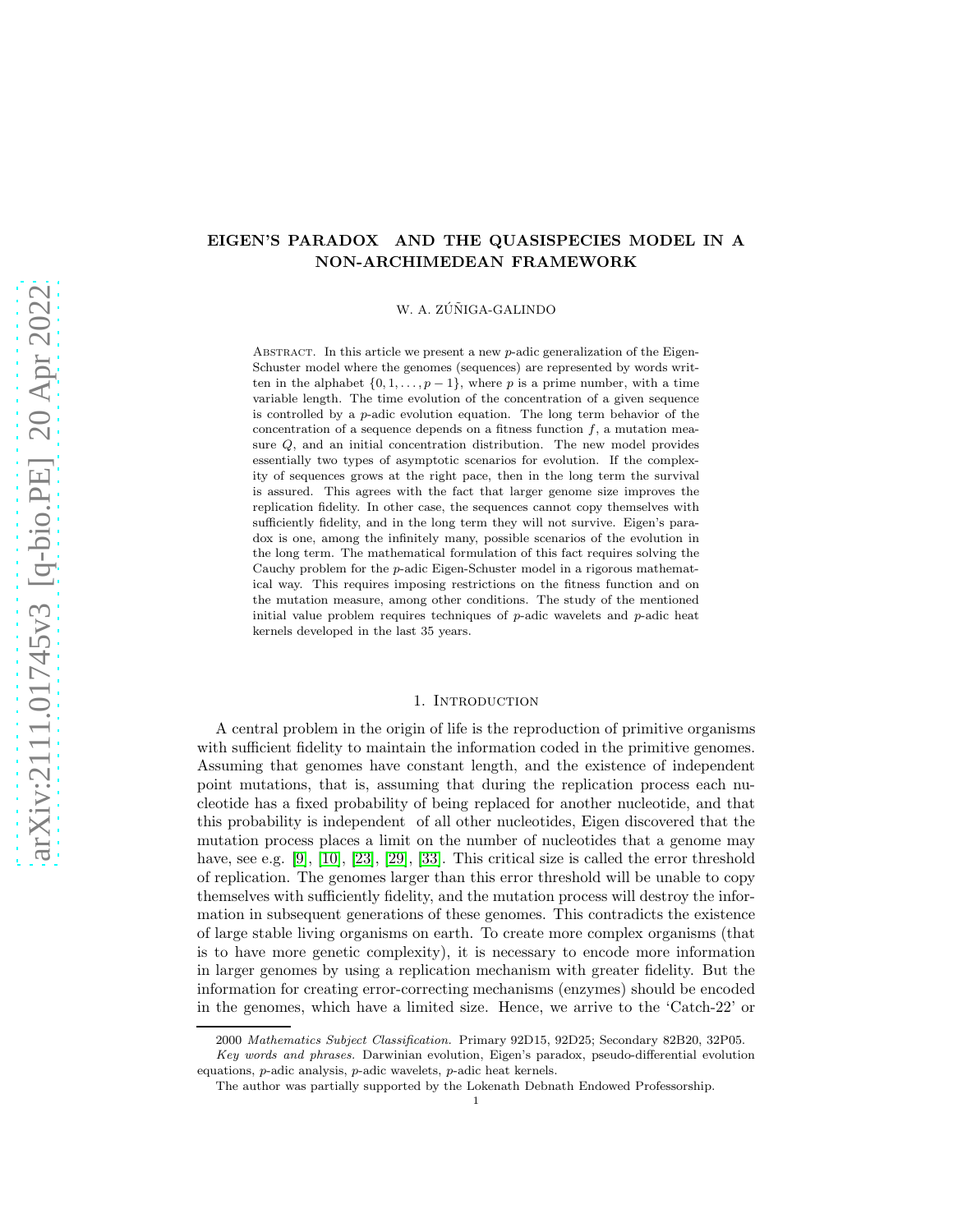Eigen's paradox of the origin of life: "no large genome without enzymes, and no enzymes without a large genome," see [27, p. 317], [\[31\]](#page-26-2).

In [\[26\]](#page-26-3) Scheuring and in [25], Poole, Jeffares, Penny proposed biological hypotheses to explain Eigen's paradox. In both works, the authors pointed out that escaping the Catch-22 (Eigen's paradox) requires that the length of the genomes must growth at the right pace. The standard Eigen-Schuster model is not compatible with the assumption that the length of the sequences growth in time. First, the description of the space of sequences as a metric space of binary sequences endowed with the Hamming distance becomes useless. The Hamming distance make sense only when the length of the sequences is finite and fixed. The classical realization of the Eigen-Schuster model as a system of ODEs in  $\mathbb{R}^n$  is useless, because n is the number of sequences (chemical species), if the length of the sequences growth in time, then the number of chemical species grows and consequently  $n$  must grow in time. In conclusion, dealing with the assumption that the length of the sequences growth in time requires a new mathematical approach.

In [\[37\]](#page-26-4), the author introduced a new non-Archimedean model of evolutionary dynamics, where the genomes (sequences) are represented by p-adic numbers. The length of the sequences varies in time, and it is not bounded. The sequences are organized in a tree-like structures resembling the phylogenetic trees. There is a natural distance between two sequences which depends on the first common ancestor of the given sequences. The space of all possible sequences has a fractal nature. The time evolution of the concentration of a sequence is controlled by a  $p$ -adic evolution equation, which is a  $p$ -adic continuous version of the classical Eigen-Schuster model. This equation depends on a fitness function  $f$  and on mutation measure  $Q$ . For some families of mutation measures and by using a  $p$ -adic version of the Maynard Smith Ansatz, in [\[37\]](#page-26-4), the author showed the existence of threshold function  $M_c(f, Q)$ , such that the long term survival of a sequence requires that its length grows faster than  $M_c(f, Q)$ . This implies that Eigen's paradox does not occur if the complexity of genomes grows at the right pace. In [\[37\]](#page-26-4) a heuristic approach to the existence of quasispecies was presented, the purpose of this work is to provide a rigorous mathematical analysis of this model, that allows explaining the Eigen paradox. This requires solving, in a rigorous mathematical way, the Cauchy problem attached to our p-adic Eigen-Schuster model under general assumptions on the fitness function, the mutation measure, and the initial datum. Also, it is needed to explain how the old Eigen-Schuster model fits in the new framework.

In the non-Archimedean model a sequence (genome) is specified by a  $p$ -adic number:

<span id="page-2-0"></span>
$$
(1.1) \t x = x_{-k}p^{-k} + x_{-k+1}p^{-k+1} + \ldots + x_0 + x_1p + \ldots, \text{ with } x_{-k} \neq 0,
$$

where p denotes a fixed prime number, and the  $x_i$  s are p-adic digits, i.e. numbers in the set  $\{0, 1, \ldots, p-1\}$ . The set of all possible sequences constitutes the field of p-adic numbers  $\mathbb{Q}_p$ . There are natural field operations, sum and multiplication, on series of form [\(1.1\)](#page-2-0), see e.g. [\[19\]](#page-25-1). There is also a natural norm in  $\mathbb{Q}_p$  defined as  $|x|_p = p^k$ , for a nonzero p-adic number x of the form [\(1.1\)](#page-2-0). The field of p-adic numbers with the distance induced by  $|\cdot|_p$  is a complete ultrametric space. The ultrametric property refers to the fact that  $|x - y|_p \le \max\left\{ |x - z|_p, |z - y|_p \right\}$  for any  $x, y, z$  in  $\mathbb{Q}_p$ .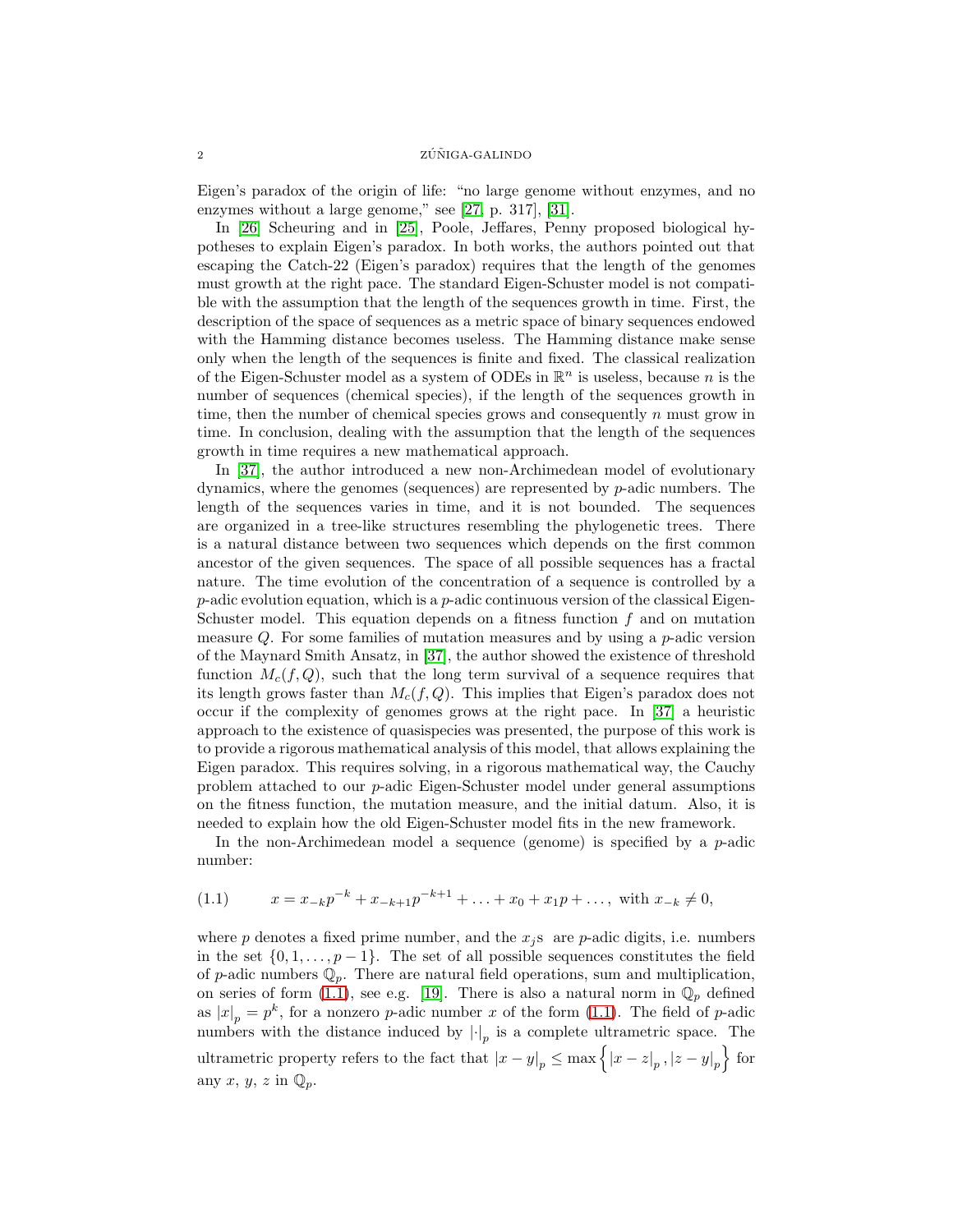The classical Eigen-Schuster equation describes the concentration  $X(I,t)$  of a sequence I at time t. In the non-Archimedean approach the sequence I is codified as a p-adic number of the form

$$
I = I_{-M}p^{-M} + I_{-M+1}p^{-M+1} + \cdots + I_0 + \cdots + I_{M-1}p^{M-1},
$$

where  $M \in \mathbb{N} \setminus \{0\}$  and the set of sequences is  $G_M = p^{-M} \mathbb{Z}_p / p^M \mathbb{Z}_p$ . In the limit when M tends to infinity  $G_M$  becomes  $\mathbb{Q}_p$ . The p-adic Eigen-Schuster model is given by

$$
\frac{d}{dt}X(I,t) = \frac{1}{C} \sum_{J \in G_M} Q(I,J) f(J) X(J,t) - \Phi_M(t) X(J,t), I \in G_M, t > 0, \text{ where}
$$

$$
\Phi_M(t) = p^{-M} \sum_{I \in G_M} f(I) X(I,t),
$$

here  $[Q(I,J)]_{I,J}$  is the mutation matrix,  $f(J)$  is the fitness of the sequence J, and C,  $p^{-M}$  are scale constants. In the limit M tends to infinity, I becomes a continuous  $p$ -adic variable denoted as  $x$ , and the model takes de form

$$
\frac{\partial X(x,t)}{\partial t} = \int_{\mathbb{Q}_p} Q(x,y) f(y) X(y,t) dy - \Phi(t) X(x,t), x \in \mathbb{Q}_p, t \in \mathbb{R}_+, \text{ where}
$$
  

$$
\Phi(t) = \int_{\mathbb{Q}_p} f(y) X(y,t) dy \text{ for } t \ge 0.
$$

The integral is with respect to the Haar measure of  $\mathbb{Q}_p$ . This reasoning is not possible if we use Riemann integrals. This limit can be formulated in a rigorous mathematical way, see e.g. [\[35\]](#page-26-5). The above model describes the time evolution of the concentration  $X(x,t)$  of the sequence x, which has a length varying in time. A fundamental observation is that the error threshold phenomenon occurs independently of the topology of the space of sequences, see Section [3.3.](#page-11-0)

In Section [3,](#page-8-0) we introduce a very general class of models where the mutation measure  $Q(x, y, t)dy$  and the fitness function  $f(y, t)$  depend on the time t. The study of the Cauchy problems for these equations is an open problem. The case in which the fitness function is supported in the unit ball, and the mutation measure has the form  $Q(x - y)dy$  is fully studied in in this article.

We denote by  $\mathbb{Z}_p$  the unit ball, which consists of the all the sequences with expansions of the form [\(1.1\)](#page-2-0) with  $-k \geq 0$ . The fitness landscape is given by a test function  $f : \mathbb{Z}_p \to \mathbb{R}_+$ , which means that f is a locally constant function with compact support. With respect to the mutation mechanism, we only assume the existence of a mutation measure  $Q_0(|x|_p) dx$ , where  $Q_0 : \mathbb{R}_+ \to \mathbb{R}_+$ , and dx is the normalized Haar measure of the group  $(\mathbb{Z}_p, +)$ , with  $\int_{\mathbb{Z}_p} Q_0(\vert x \vert_p) dx = 1$ , such that the probability that a sequence  $x$  mutates into a sequence belonging to the set B is given by  $\int_B Q_0(|x-y|_p) dy$ . In our model the concentration  $X(x,t) \in [0,1]$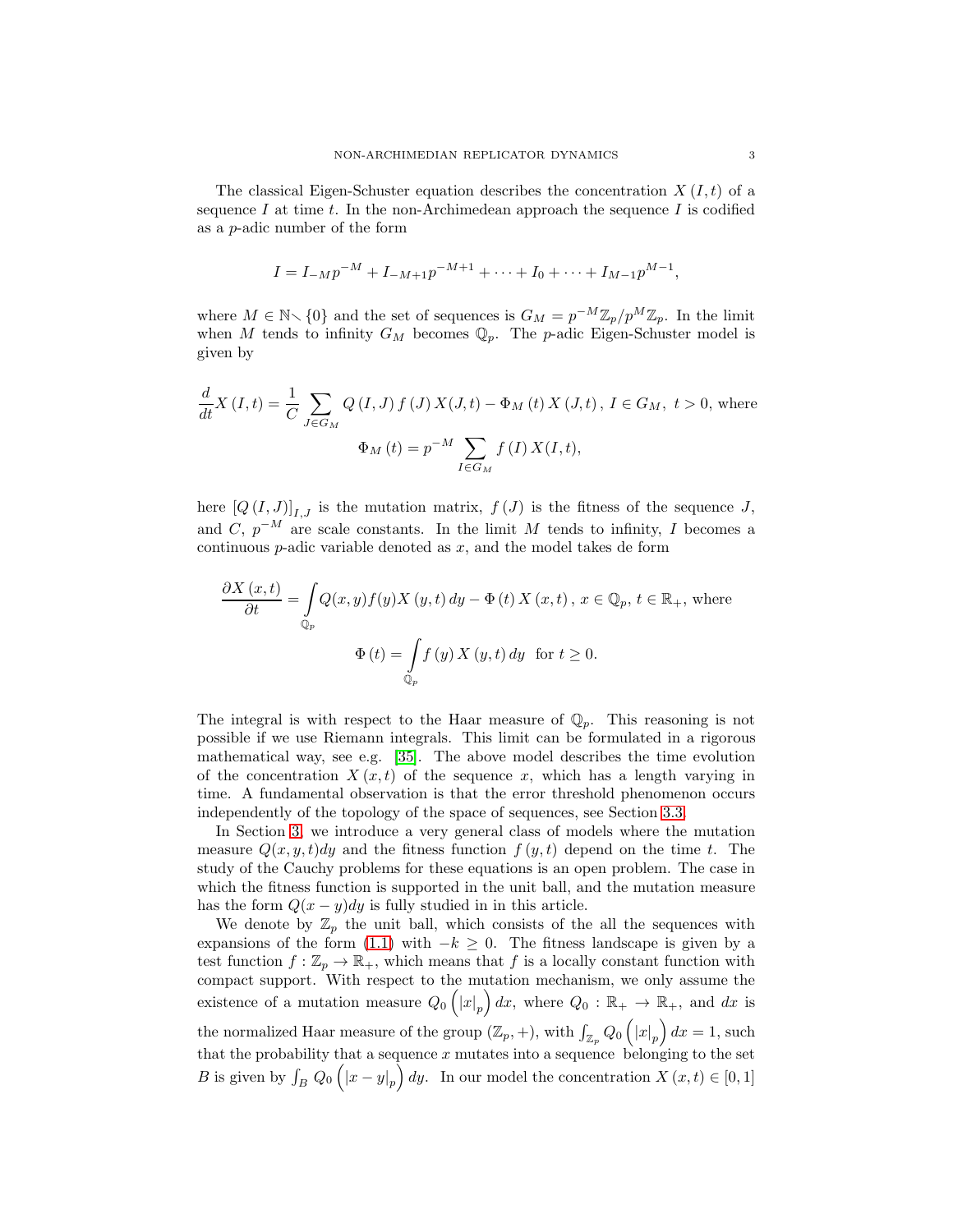of the sequence x at the time t is controlled by the following evolution equation:

<span id="page-4-0"></span>(1.2) 
$$
\begin{cases} \frac{\partial X(x,t)}{\partial t} = Q_0(|x|_p) * \left\{ f(|x|_p) X(x,t) \right\} - \Phi(t) X(x,t), \\ X(x,0) = X_0(x), \int_{\mathbb{Z}_p} X_0(x) dx = 1, \end{cases}
$$

where  $x \in \mathbb{Z}_p, t \geq 0$ , and  $\Phi(t) = \int_{\mathbb{Z}_p} f\left(|y|_p\right) X(y, t) dy$ . The term

$$
\boldsymbol{W}_{0}\boldsymbol{X}\left(\boldsymbol{x},t\right)=\boldsymbol{Q}_{0}\left(\left|\boldsymbol{x}\right|_{p}\right)\ast\left\{ \boldsymbol{f}\left(\left|\boldsymbol{x}\right|_{p}\right)\boldsymbol{X}\left(\boldsymbol{x},t\right)\right\}
$$

represents the rate at which the sequences are mutating into the sequence  $x$ . We assume that the replication reactions occur in a chemostat, see e.g. [33], which is a device that allows the maintenance of a constant population size, this mechanism is implemented by using the term  $-\Phi(t) X(x, t)$ .

We now discuss briefly the main results presented in this article. To study the Cauchy problem [\(1.2\)](#page-4-0), we first construct an function space invariant under operator  $W_0$ , and then use p-adic wavelets to construct an explicit solution of the Cauchy problem using the classical method of separation of variables. The construction of the invariant space for  $W_0$  was not considered in [\[37\]](#page-26-4). We assume that the fitness function is a test function of the form  $f(x) = \sum_{J \in G_M} f(J) \Omega(p^M |x - J|_p)$ , where  $f(J) > 0$ , and  $\Omega\left(p^M|x-J|_p\right)$  is the characteristic function of the ball  $J + p^M \mathbb{Z}_p$ and  $\mathbb{Z}_p = \bigsqcup_{J \in G_M} (J + p^M \mathbb{Z}_p)$ . The ball  $J + p^M \mathbb{Z}_p$  is a cloud of mutants around the master sequence  $J$ , any sequence in this cloud reproduces at a rate of  $f(J)$  copies per unit of time. We denote by  $\mathcal{D}_M$  the R-vector space spanned by the functions  $\Omega\left(p^M|x-I|_p\right), I \in G_M$ . The finite dimensional vector space  $\mathcal{D}_M$  is invariant under  $W_0$ , then its restriction to  $\mathcal{D}_M$  represented by a matrix  $\mathbb{W}^0 = \left[\mathbb{W}_{I,J}^0\right]_{I,J \in G_M}$ . We denote by  $L^2\left(J+p^M\mathbb{Z}_p\right)$  the C-vector space of square-integrable functions defined on the ball  $J + p^M \mathbb{Z}_p$ . The space  $L(\boldsymbol{W}_0) = \mathcal{D}_M \bigoplus \bigoplus_{J \in G_M} L^2 \left( J + p^M \mathbb{Z}_p \right)$ is invariant under  $W_0$ , see Lemma [1.](#page-18-0)

We solve the Cauchy problem  $(1.2)$  in  $L(\boldsymbol{W}_0)$ :

(1.3) 
$$
X(x,t) = \frac{\left(e^{t\mathbb{W}^0} \left[C_I^0(0)\right]_{I \in G_M}\right) \left[\Omega \left(p^M |x - I|_p\right)\right]_{I \in G_M}^T}{\overline{Y(t)}} +
$$

$$
\sum_{I \in G_M} \sum_{\text{supp}\Psi_{rnj} \subseteq I + p^M \mathbb{Z}_p} \frac{e^{t\widehat{Q_0}\left(p^{1-r}\right)f(I)} \operatorname{Re}\left(C_{rjn}^I\left(0\right)\Psi_{rnj}\left(x\right)\right)}{\overline{Y(t)}},
$$

<span id="page-4-2"></span>where  $\Psi_{rnj}(x)$ s are wavelet basis of  $L^2(\mathbb{Q}_p)$ , each of these functions has average zero, i.e.

<span id="page-4-1"></span>(1.4) 
$$
\int_{\mathbb{Q}_p} \Psi_{rnj}(x) dx = 0,
$$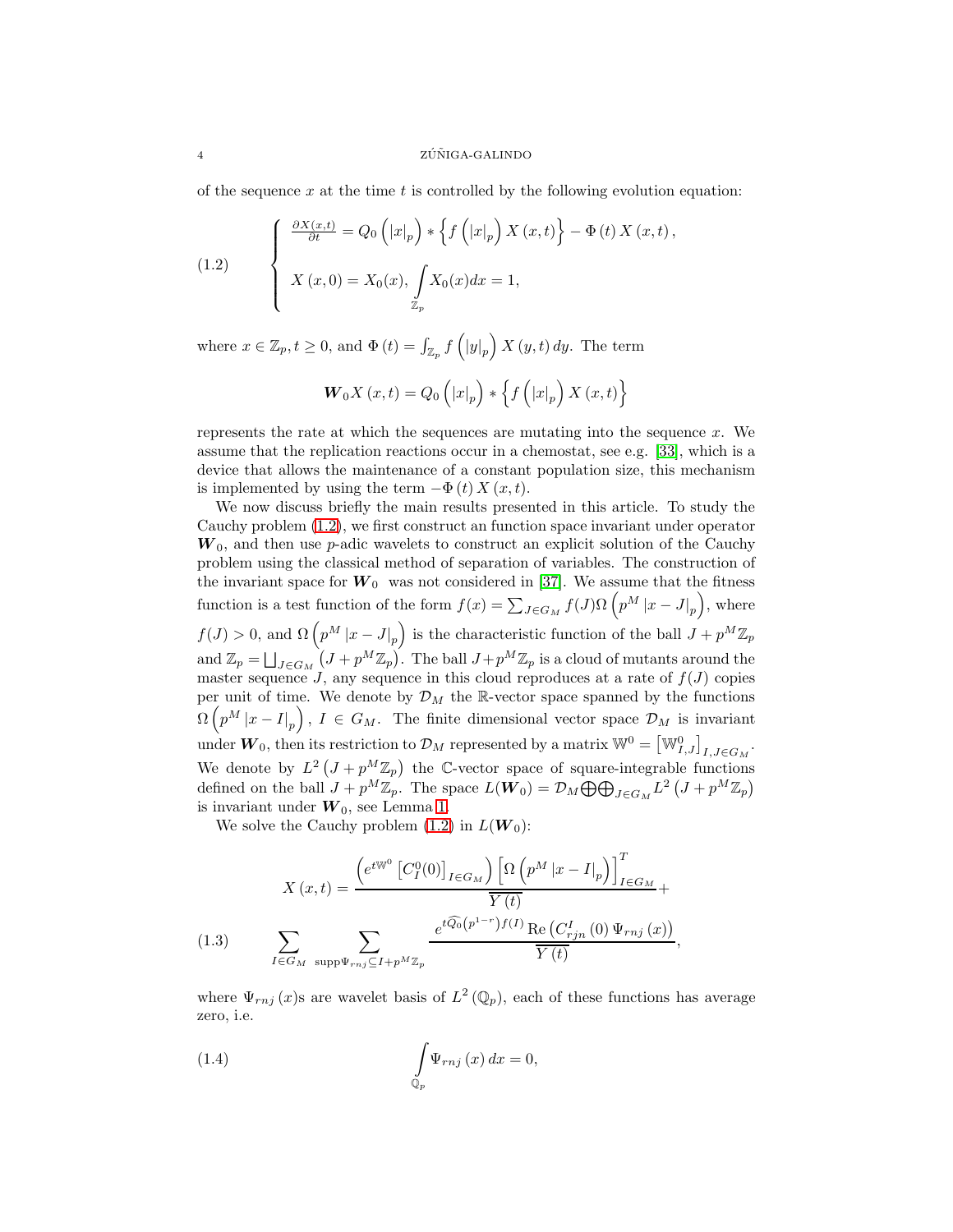and  $\widehat{Q_0}\left( \xi \right)$  is the Fourier transform of the radial function  $Q_0\left( {\left| x \right|_p } \right)$ . Now the initial datum  $X(x, 0)$  is determined by an element of the set of sequences

$$
S = \bigcup_{J \in G_M} \left\{ C_J^0(0) \right\} \bigsqcup_{I \in G_M} \left\{ C_{rjn}^I(0) \right\}_{rnj}.
$$

If we take the initial datum determined by the conditions  $C_{rjn}^I(0) = 0$  for any I, rnj and  $C_J^0(0) \neq 0$  for some J, i.e.  $X(x, 0) \in \mathcal{D}_M$ , then the condition [\(1.4\)](#page-4-1) implies that

$$
X(x,t) = \frac{\left(e^{tW^0} \left[C_I^0(0)\right]_{I \in G_M}\right) \left[\Omega \left(p^M \left|x - I\right|_p\right)\right]_{I \in G_M}^T}{\overline{Y(t)}},
$$

see Theorem [1.](#page-21-0) A key observation is that given  $t \geq 0$ , the value of the function X  $(x, t)$  depends only on the first M digits of  $x = x_0 + x_1p + \ldots + x_{M-1}p^{M-1} + \ldots$ since  $M$  is fixed, in this model the length of the sequences does not change in time. Since  $\mathbb{W}^0$  is a real symmetric matrix, it is diagonalizable and all its eigenvalues are real. In this case  $\lim_{t\to\infty} X(x,t)$  exists and it is controlled by the largest eigenvalue of W<sup>0</sup> . This situation corresponds to *the survival of the fitter*. This is the typical scenario predicted by the classical Eigen-Schuster model. In this scenario the Eigen paradox may happen. This result says that the classical Eigen-Schuster description of evolution can be obtained using the  $p$ -adic Eigen-Schuster model. Our previous publication [\[37\]](#page-26-4) does not contain a similar result.

To escape to the Eigen paradox the length of the sequences must growth, see Section [3.3,](#page-11-0) which requires that some of the oscillatory terms (those involving the  $\Psi_{rnj}(x)$ s) must be preserved in the long term in [\(1.3\)](#page-4-2). If these oscillatory terms do not vanish in the long term, we have a cloud of sequences in  $\mathbb{Z}_p$  (with time variable length, including sequences of infinite length) evolving according to the basic Darwinian principles. Intuitively, one must show that the function  $\lim_{t\to\infty} X(x,t)$ depends on infinitely many digits in the  $p$ -adic expansion of  $x$ . This is a non-trivial mathematical task that requires suitable hypotheses on the mutation measure, and surprisingly non-trivial results on stochastic processes on  $\mathbb{Q}_p$ . In our previous publication [\[37\]](#page-26-4) these matters were not considered.

We pick as a mutation measure a family of Gibbs type measures of the form  $Q_0\left(|x|_p\right) = \mathcal{N}\Omega\left(|x|_p\right) \exp(-\sigma |x|_p^{\alpha}),$  where  $\alpha, \sigma$  are positive parameters,  $\Omega\left(|x|_p\right)$ is the characteristic function of the unit ball, and  $\mathcal N$  is a normalization constant. The Fourier transform  $Q_0(|x|_p)$  of satisfies  $\mathcal{F}_{x\to \xi}(Q_0(|x|_p;\sigma,\alpha)) = \mathcal{N}Z(\xi;\sigma,\alpha) *$  $\Omega\left(\ket{\xi}_p\right)$ , where  $Z(\xi;\sigma,\alpha)$  is the classical p-adic heat kernel, which is the transition density of a Markov process in  $\mathbb{Q}_p$ , see e.g. [5], [\[18\]](#page-25-2), [\[34\]](#page-26-6), [\[36\]](#page-26-7). We use the extensively the results about the behavior of  $Z(\xi;\sigma,\alpha)$  around the origin and at the infinity.

We introduce the following two conditions:

Hypothesis A:  
\n
$$
\int_{p^M \mathbb{Z}_p} Q_0(|z|_p) dz \in \left(\frac{1}{2}, 1\right).
$$
\nHypothesis B:  
\n
$$
\widehat{Q}_0(p^{1-r_0}) f(I_0) > \mu_{\max},
$$

where  $\mu_{\text{max}}$  is the largest eigenvalue of  $\mathbb{W}^0$ . The hypothesis A says that the probability that a sequence belonging to  $I + p^M \mathbb{Z}_p$  mutates into a sequence belonging to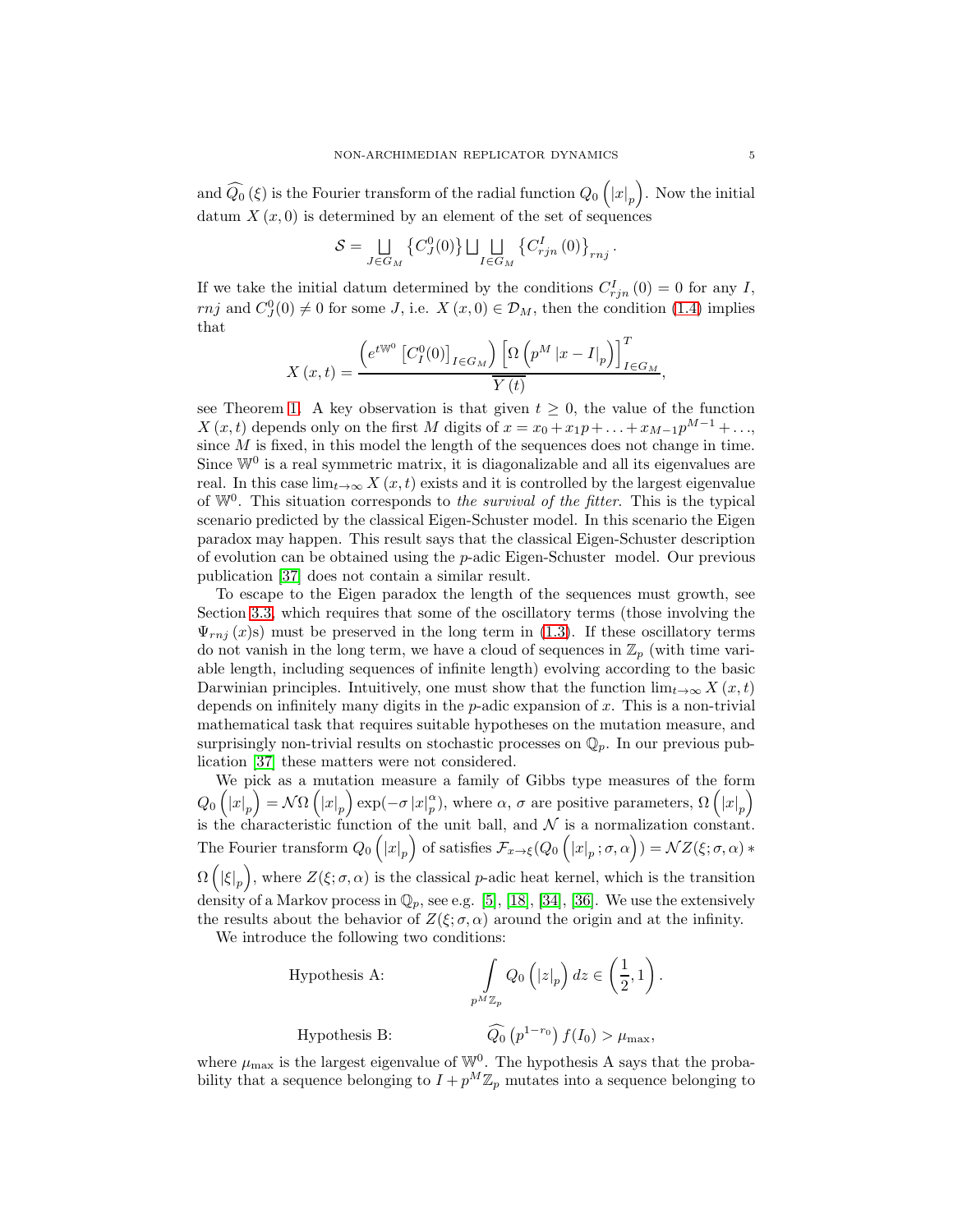#### $\sim 2\texttt{\^{T}NIGA-GALINDO}$

 $\bigcup_{J\neq I} (J + p^M \mathbb{Z}_p)$  is less than  $\frac{1}{2}$ , for any  $I \in G_M$ . It is important to mention here that Hypothesis A also appears in the Maynard Smith ansatz, see [27], [\[30\]](#page-26-8), [\[37\]](#page-26-4).

We denote by  $S_0$  the subset of S consists of the sequences satisfying  $C_{rjn}^I(0) \neq 0$ for some I,  $rnj$  and  $C_J^0(0) \neq 0$  for some J. We show the existence of  $\sigma_{\text{max}}$  and  $M =$  $M(\sigma, \alpha)$ , such that if  $X(x, 0) \in S_0$ , and  $Q_0\left(|x|_p; \sigma, \alpha\right)$  satisfies that  $\sigma \in (0, \sigma_{\max})$ ,  $\alpha \in (0,\infty)$ , and  $\int_{p^M \mathbb{Z}_p} Q_0 \left( |x|_p \right) dx \in \left( \frac{1}{2}, 1 \right)$ , then the Cauchy problem [\(1.2\)](#page-4-0) has a solution with a non-trivial oscillatory behavior at infinity. In this case, we say that [\(1.2\)](#page-4-0) admits a *quasispecies solution*, see Theorems [2,](#page-23-0) [3.](#page-25-3) A quasispecies is a large group of related genotypes that exist in an environment of high mutation rate at stationary state, where a large fraction of offspring are expected to contain one or more mutations relative to the parent,  $[10]$ . The *p*-adic quasispecies correspond to a profile of a solution of the Cauchy problem  $(4.9)$  when t tends to infinity.

As a generalization of the classical Eigen-Schuster model, our *p*-adic model encodes the basic principles of Darwinian evolution. The long term survival of a sequence under the selection pressure depends on the interaction of the fitness function, the mutation measure and the initial concentration of the sequences. Assuming that the mutation measure is a Gibbs measure of type  $\Omega(|x|_p) \exp(-\sigma |x|_p^{\alpha})$  $_p^{\alpha}$ ), we establish the existence of scenarios where the long-term concentration of sequences with arbitrary length does not vanish. Based on the Maynard Smith ansatz, see Section [3.3,](#page-11-0) we interpret this situation as that long-term survival requires that the complexity of the genomes grow at the right pace. This agrees with the fact that larger genome size improves the replication fidelity. In other case, the Eigen paradox occurs, which means that the sequences are unable to copy themselves with sufficiently fidelity, and thus in the long term these sequences will not survive. The Eigen paradox is a possible scenario, among infinitely many, in our p-adic evolution model.

It is important to mention here that Avetisov and Zhuravlev pointed out using 1D p-adic diffusion equation in biological evolution, see [\[3\]](#page-25-4)-[\[4\]](#page-25-5). This approach does not allow to analyze directly the error catastrophe in the standard sense. On the other hand, the use of  $p$ -adic numbers in DNA models and analysis of the genetic code is well-known see e.g. [\[7\]](#page-25-6), [\[8\]](#page-25-7), [\[17\]](#page-25-8), and the references therein.

The article is organized a s follows. In Section [2](#page-6-0) we review the essential ideas about p-adic analysis. In Section [3,](#page-8-0) we review and extend the p-adic version of Eigen-Schuster model introduced in [\[37\]](#page-26-4). In the extended models the mutation measure is a transition density function  $Q(x, y, t) \geq 0$  for  $x, y \in \mathbb{Q}_p$ ,  $t > 0$ , of a Markov process. The study of the Cauchy problem for these models is an open problem. In Section [4,](#page-14-0) we study the existence of a solution for the Cauchy problem considered in the introduction. We use the classical method of separation of variables and  $p$ -adic wavelets. In Section [5,](#page-21-1) we show the existence of  $p$ -adic quasispecies and discuss the solution of Eigen's paradox.

## 2. p-Adic Analysis: Essential Ideas

<span id="page-6-0"></span>In this Section, we collect some basic results on  $p$ -adic analysis that we use through the article. For a detailed exposition the reader may consult  $[1]$ ,  $[15]$ ,  $[32]$ , [\[34\]](#page-26-6).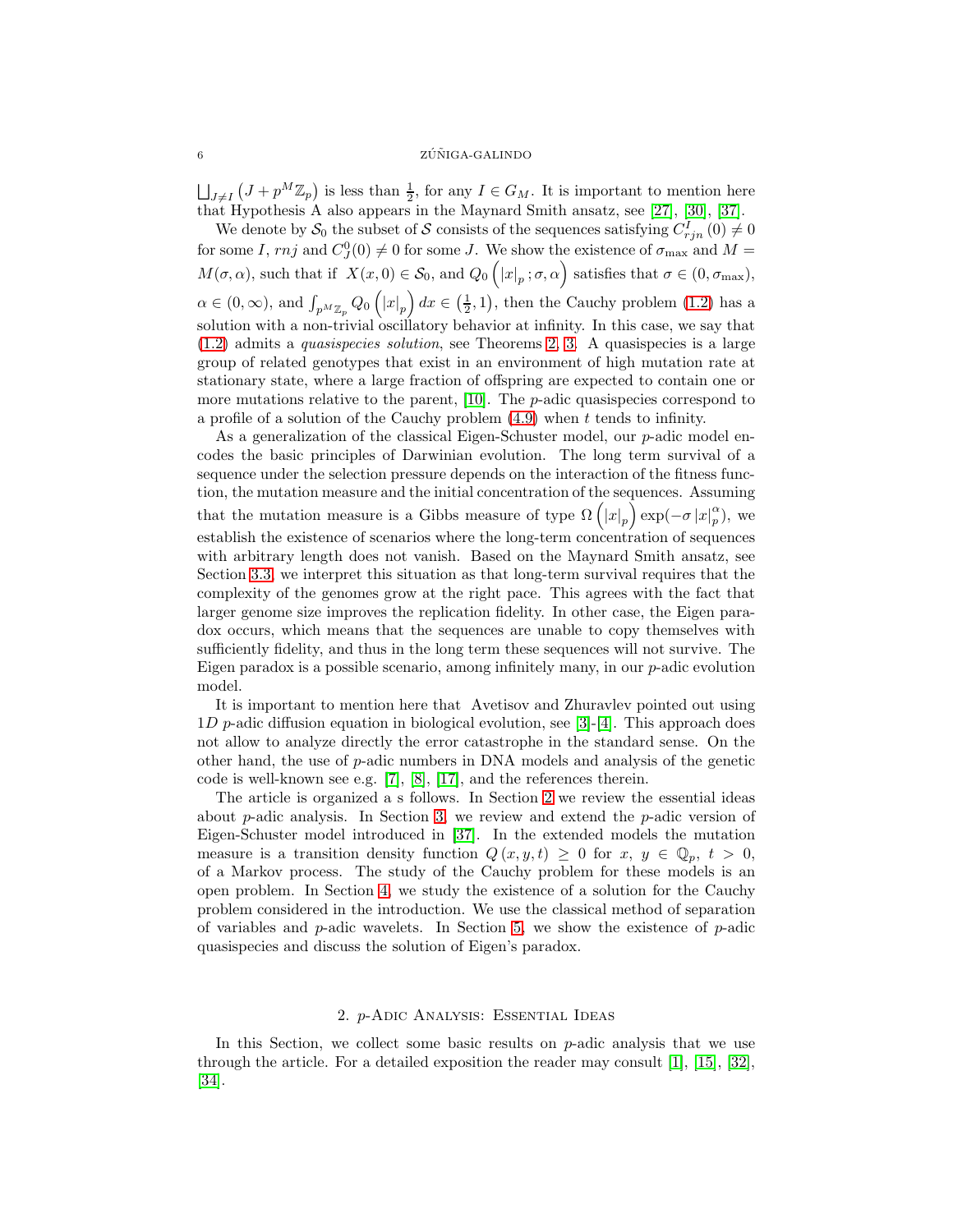2.1. The field of  $p$ -adic numbers. Along this article p will denote a prime number. The field of p−adic numbers  $\mathbb{Q}_p$  is defined as the completion of the field of rational numbers  $\mathbb Q$  with respect to the p−adic norm  $|\cdot|_p$ , which is defined as

$$
|x|_p = \begin{cases} 0 & \text{if} \quad x = 0 \\ p^{-\gamma} & \text{if} \quad x = p^{\gamma} \frac{a}{b} \end{cases}
$$

where a and b are integers coprime with p. The integer  $\gamma := ord(x)$ , with  $ord(0) :=$ +∞, is called the p−*adic order of* x.

,

Any p–adic number  $x \neq 0$  has a unique expansion of the form

$$
x = p^{ord(x)} \sum_{j=0}^{\infty} x_j p^j,
$$

where  $x_j \in \{0, \ldots, p-1\}$  and  $x_0 \neq 0$ . By using this expansion, we define the *fractional part of*  $x \in \mathbb{Q}_p$ , denoted  $\{x\}_p$ , as the rational number

$$
\{x\}_p = \begin{cases} 0 & \text{if } x = 0 \text{ or } ord(x) \ge 0 \\ p^{ord(x)} \sum_{j=0}^{-ord_p(x)-1} x_j p^j & \text{if } ord(x) < 0. \end{cases}
$$

For  $r \in \mathbb{Z}$ , denote by  $B_r(a) = \{x \in \mathbb{Q}_p; |x - a|_p \leq p^r\}$  the ball of radius  $p^r$  with *center at*  $a \in \mathbb{Q}_p$ , and take  $B_r(0) := B_r$ . The ball  $B_0$  equals  $\mathbb{Z}_p$ , the ring of p−*adic integers of*  $\mathbb{Q}_p$ . We also denote by  $S_r(a) = \{x \in \mathbb{Q}_p; |x - a|_p = p^r\}$  the sphere of *radius*  $p^r$  *with center at*  $a \in \mathbb{Q}_p$ , and take  $S_r(0) := S_r$ . We notice that  $S_0^1 = \mathbb{Z}_p^{\times}$ (the group of units of  $\mathbb{Z}_p$ ). The balls and spheres are both open and closed subsets in  $\mathbb{Q}_p$ . In addition, two balls in  $\mathbb{Q}_p$  are either disjoint or one is contained in the other.

The metric space  $(Q_p, |\cdot|_p)$  is a complete ultrametric space. As a topological space  $(\mathbb{Q}_p, |\cdot|_p)$  is totally disconnected, i.e. the only connected subsets of  $\mathbb{Q}_p$  are the empty set and the points. In addition,  $\mathbb{Q}_p$  is homeomorphic to a Cantor-like subset of the real line, see e.g. [1], [\[34\]](#page-26-6). A subset of  $\mathbb{Q}_p$  is compact if and only if it is closed and bounded in  $\mathbb{Q}_p$ , see e.g. [\[34,](#page-26-6) Section 1.3], or [1, Section 1.8]. The balls and spheres are compact subsets. Thus  $(\mathbb{Q}_p, |\cdot|_p)$  is a locally compact topological space.

Notation 1. We will use  $\Omega(p^{-r}|x-a|_p)$  to denote the characteristic function of *the ball*  $B_r(a)$ *. For more general sets, we denote by*  $1_A$  *the characteristic function of* A*.*

2.2. The Haar measure. Since  $(\mathbb{Q}_p, +)$  is a locally compact topological group, there exists a Borel measure dx, called the Haar measure of  $(\mathbb{Q}_p, +)$ , unique up to multiplication by a positive constant, such that  $\int_U dx > 0$  for every non-empty Borel open set  $U \subset \mathbb{Q}_p$ , and satisfying  $\int_{E+z} dx = \int_E dx$  for every Borel set  $E \subset \mathbb{Q}_p$ , see e.g. [\[11,](#page-25-10) Chapter XI]. If we normalize this measure by the condition  $\int_{\mathbb{Z}_p} dx = 1$ , then  $dx$  is unique. From now on we denote by  $dx$  the normalized Haar measure of  $(\mathbb{Q}_p, +).$ 

2.3. **Some function spaces.** A complex-valued function  $\varphi$  defined on  $\mathbb{Q}_n$  is *called locally constant* if for any  $x \in \mathbb{Q}_p$  there exist an integer  $l(x) \in \mathbb{Z}$  such that

<span id="page-7-0"></span>(2.1) 
$$
\varphi(x+x') = \varphi(x) \text{ for } x' \in B_{l(x)}.
$$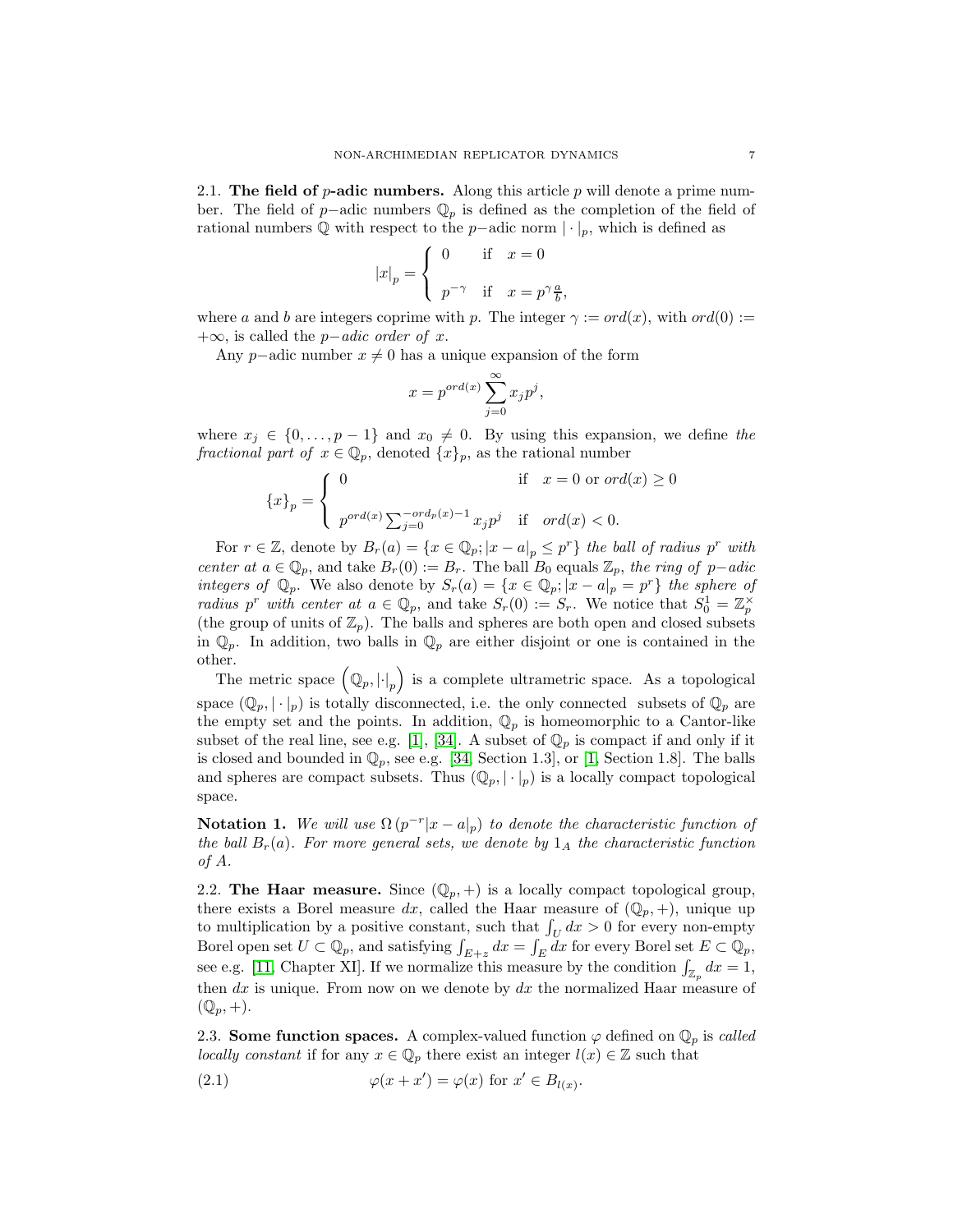#### 8 ZÚÑIGA-GALINDO

A function  $\varphi : \mathbb{Q}_p \to \mathbb{C}$  is called a *Bruhat-Schwartz function (or a test function)* if it is locally constant with compact support. In this case, we can take  $l = l(\varphi)$ in [\(2.1\)](#page-7-0) independent of x. The largest of such integers is called *the parameter of local constancy* of  $\varphi$ . The C-vector space of Bruhat-Schwartz functions is denoted by  $\mathcal{D} := \mathcal{D}(\mathbb{Q}_p, \mathbb{C})$ . We will denote by  $\mathcal{D}_{\mathbb{R}} := \mathcal{D}(\mathbb{Q}_p, \mathbb{R})$ , the R-vector space of test functions.

Given  $\rho \in [1,\infty)$ , we denote by  $L^{\rho} := L^{\rho}(\mathbb{Q}_p) := L^{\rho}(\mathbb{Q}_p, dx)$ , the  $\mathbb{C}-\text{vector}$ space of all the complex valued functions g satisfying  $\int_{\mathbb{Q}_p} |g(x)|^p dx < \infty$ . The corresponding R-vector spaces are denoted as  $L_{\mathbb{R}}^{\rho} := L_{\mathbb{R}}^{\rho}(\mathbb{Q}_p) = L_{\mathbb{R}}^{\rho}(\mathbb{Q}_p, dx), 1 \leq$  $\rho < \infty$ .

2.4. Fourier transform. Set  $\chi_p(y) = \exp(2\pi i \{y\}_p)$  for  $y \in \mathbb{Q}_p$ . The map  $\chi_p(\cdot)$  is an additive character on  $\mathbb{Q}_p$ , i.e. a continuous map from  $(\mathbb{Q}_p, +)$  into S (the unit circle considered as multiplicative group) satisfying  $\chi_p(x_0 + x_1) = \chi_p(x_0)\chi_p(x_1)$ ,  $x_0, x_1 \in \mathbb{Q}_p$ . The additive characters of  $\mathbb{Q}_p$  form an Abelian group which is isomorphic to  $(\mathbb{Q}_p, +)$ , the isomorphism is given by  $\xi \to \chi_p(\xi x)$ , see e.g. [1, Section 2.3].

If  $f \in L^1$  its Fourier transform is defined by

$$
(\mathcal{F}f)(\xi) = \int_{\mathbb{Q}_p} \chi_p(\xi x) f(x) dx, \quad \text{for } \xi \in \mathbb{Q}_p.
$$

We will also use the notation  $\mathcal{F}_{x\to \xi}f$  and  $\hat{f}$  for the Fourier transform of f. The Fourier transform is a linear isomorphism from  $D$  onto itself satisfying

$$
(2.2)\qquad \qquad (\mathcal{F}(\mathcal{F}f))(\xi) = f(-\xi),
$$

for every  $f \in \mathcal{D}$ , see e.g. [1, Section 4.8]. If  $f \in L^2$ , its Fourier transform is defined as

<span id="page-8-1"></span>
$$
(\mathcal{F}f)(\xi) = \lim_{k \to \infty} \int_{|x|_p \le p^k} \chi_p(\xi \cdot x) f(x) d^nx, \quad \text{for } \xi \in \mathbb{Q}_p,
$$

where the limit is taken in  $L^2$ . We recall that the Fourier transform is unitary on L<sup>2</sup>, i.e.  $||f||_{L^2} = ||\mathcal{F}f||_{L^2}$  for  $f \in L^2$  and that [\(2.2\)](#page-8-1) is also valid in  $L^2$ , see e.g. [\[32,](#page-26-9) Chapter III, Section 2].

#### 3. p-Adic models of Eigen-Schuster type

<span id="page-8-0"></span>In this section we review and extend the p-adic version of Eigen-Schuster model introduced in [\[37\]](#page-26-4), see e.g. [\[9\]](#page-25-0), [10], [\[23\]](#page-26-0), [\[29\]](#page-26-1), [\[30\]](#page-26-8), [33] for the classical model. This model describes mutation-selection process of replicating sequences, when the sequences are represented by *p*-adic numbers.

## 3.1. The Model.

3.1.1. *The space of sequences.* A replicator is a model of an entity with the template property, which means that it serves as a pattern for the generation of another replicator. This copying process is subject to errors (mutations). Along this article we use replicators, genomes and sequences as synonyms. The assumption of the existence of replicators implies that the information stored in the replicators is modified randomly, and that part of it is fixed due to the selection pressure, which in turn is related with the self-replicate capacity of the replicators (their fitness).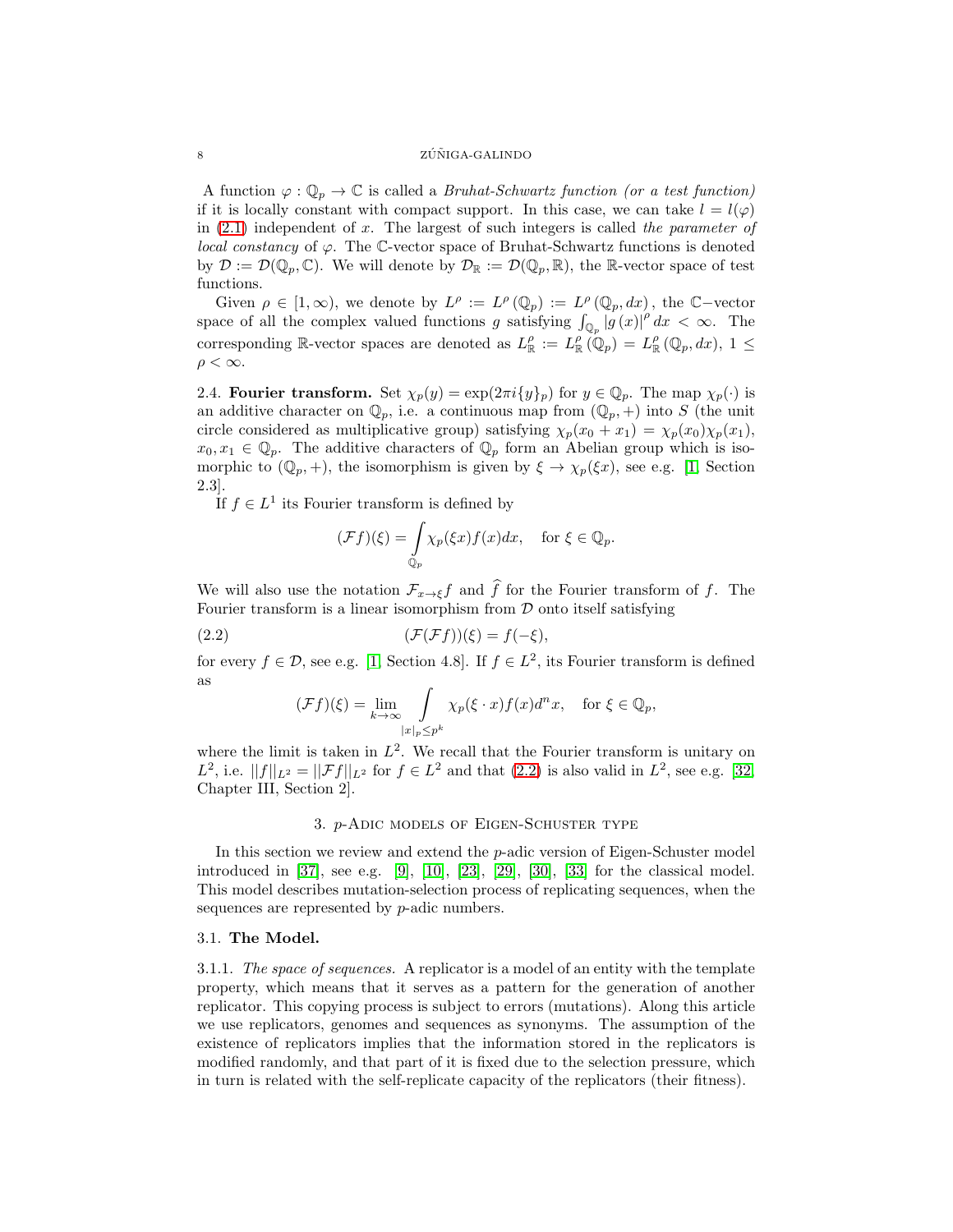In our model each sequence corresponds to a  $p$ -adic number:

$$
x = x_{-m}p^{-m} + x_{-m+1}p^{-m+1} + \ldots + x_0 + x_1p + \ldots
$$

where the digits  $x_i$ s run through the set  $\{0, 1, \ldots, p-1\}$ . Consequently, in our model the sequences are words of arbitrary length written in the alphabet  $0, 1, \ldots$ ,  $p-1$ , and the space of sequences is  $(\mathbb{Q}_p, |\cdot|_p)$ , which is an infinite ultrametric space.

3.1.2. *Concentrations*. The concentration  $X(x,t)$  of sequence  $x \in \mathbb{Q}_p$  at the time  $t \geq 0$  is a real number between zero and one. In addition, we assume that

(3.1) 
$$
\int_{\mathbb{Q}_p} X(y, t) dy = 1 \text{ for } t > 0.
$$

This last condition assures that the total concentration remains constant for  $t > 0$ .

3.1.3. The mutation measure. We fix a transition density function  $Q(x, y, t) \geq 0$ for  $x, y \in \mathbb{Q}_p$ ,  $t > 0$ , which means that given a Borel subset  $E \subseteq \mathbb{Q}_p$ ,

$$
\int\limits_{E} Q\left(x,y,t\right) dy
$$

represents the probability that the sequence  $x$  will mutate into a sequence belonging to set  $E$  at time  $t$ . We assume that

$$
\int_{\mathbb{Q}_p} Q(x, y, t) dy = 1 \text{ for any } x \in \mathbb{Q}_p \text{ and } t > 0.
$$

We call  $Q(x, y, t) dy$  *a mutation measure*. We set  $\mathbb{R}_+ = \{y \in \mathbb{R}; y \ge 0\}$ . A simple way of constructing time independent mutation measures is as follows. Take  $Q: \mathbb{R}_+ \to \mathbb{R}_+$ , and set  $Q(|x|_p)$  such that

$$
\int\limits_{{\Bbb Q}_p} Q\left( \left| y \right| _p \right) dy = 1.
$$

Then, for a Borel set  $E \subseteq \mathbb{Q}_p$  and  $x \in \mathbb{Q}_p$ , the integral

$$
\int\limits_E Q\left(\left|x-y\right|_p\right)dy
$$

gives the probability that sequence x will mutate into a sequence belonging to  $E$ .

3.1.4. *The fitness function.* The *fitness function*  $f(x, t)$ ,  $x \in \mathbb{Q}_p$ ,  $t > 0$ , is a nonnegative bounded function. The simplest choice for  $f$  is test function independent of the time. This case was considered in [\[37\]](#page-26-4). The assumption that function  $f$  has compact support means that the evolution process is limited to a certain region of the space of sequences, which is infinite.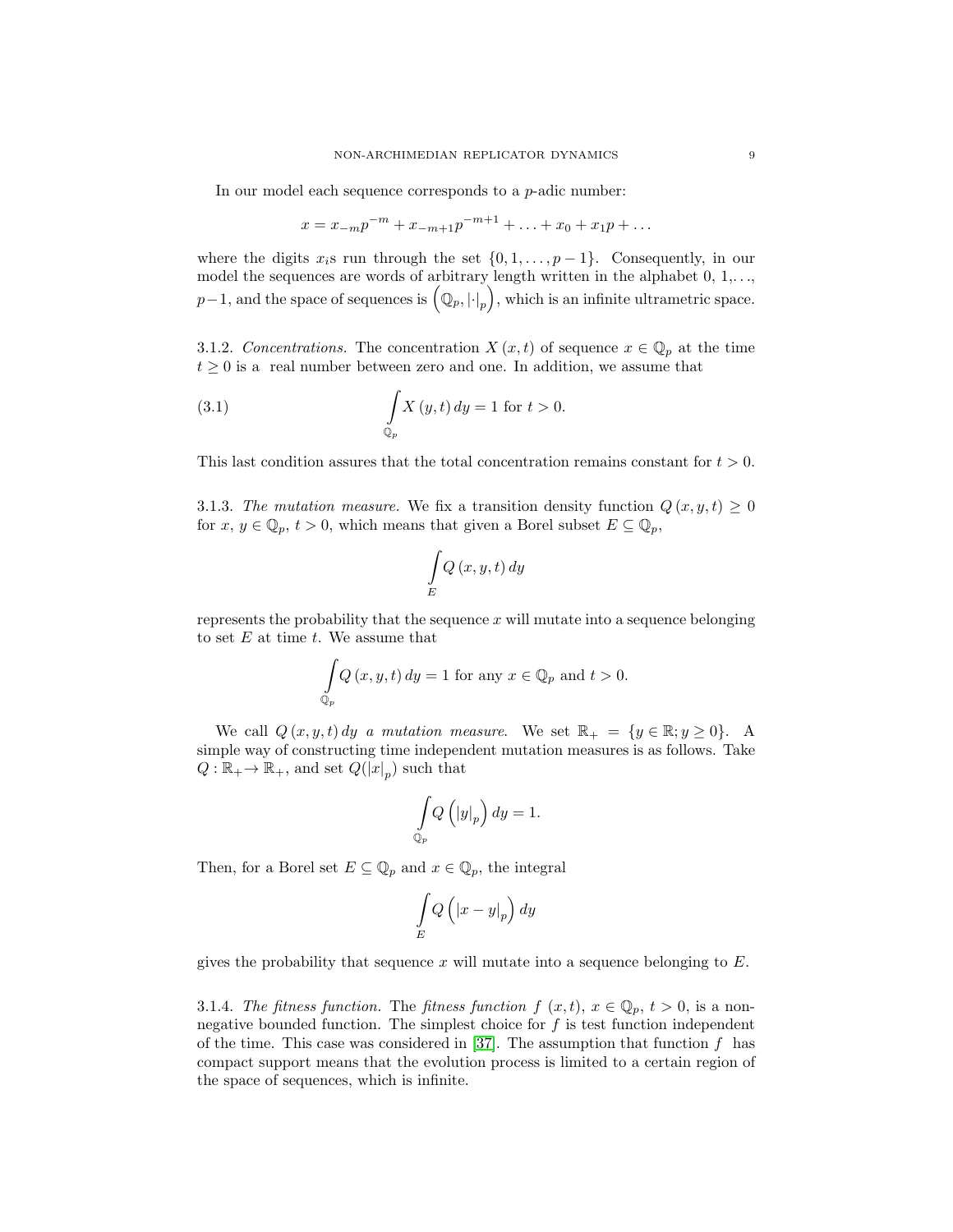3.1.5. *The non-Archimedean replicator equation*. For  $t > 0$  fixed, and  $x \in \mathbb{Q}_p$ , we set

$$
\left(\boldsymbol{W}\varphi\right)(x) = \int_{\mathbb{Q}_p} Q(x, y, t) \left\{ f\left(y, t\right) \varphi\left(y\right) \right\} dy.
$$

Under the hypotheses:

$$
f(x,t) \leq C
$$
 for any  $x \in \mathbb{Q}_p$ ,

where  $C$  is a positive constant, and

$$
Q(x, \cdot, t) \in L^2
$$

we have  $W: L^2(\mathbb{Q}_p) \to L^2(\mathbb{Q}_p)$  is a well-defined continuous operator. Our non-Archimedean Eigen-Schuster models have the form:

<span id="page-10-0"></span>(3.2) 
$$
\frac{\partial X(x,t)}{\partial t} = \boldsymbol{W} X(x,t) - \Phi(t) X(x,t), x \in \mathbb{Q}_p, t \in \mathbb{R}_+,
$$

where

<span id="page-10-1"></span>(3.3) 
$$
\Phi(t, X) := \Phi(t) = \int_{\mathbb{Q}_p} f(y, t) X(y, t) dy \text{ for } t \ge 0.
$$

This function  $\Phi(t)$  is used to maintain constant the total concentration in the chemostat.

#### 3.2. Discretization. We fix  $M \in \mathbb{N} \setminus \{0\}$  and set

$$
G_M := p^{-M} \mathbb{Z}_p / p^M \mathbb{Z}_p.
$$

We consider  $G_M$  as an additive group and fix the following systems of representatives:

(3.4) 
$$
I = I_{-M}p^{-M} + I_{-M+1}p^{-M+1} + \cdots + I_0 + \cdots + I_{M-1}p^{M-1},
$$

where the  $I_j$ s belong to  $\{0, 1, \ldots, p-1\}$ . Furthermore, the restriction of  $\lvert \cdot \rvert_p$  to  $G_M$ induces an absolute value such that  $|G_M|_p = \{0, p^{-(M+1)}, \cdots, p^{-1}, 1, \cdots, p^M\}.$ We endow  $G_M$  with the metric induced by  $\lvert \cdot \rvert_p$ , and thus  $G_M$  becomes a finite ultrametric space. In addition,  $G_M$  can be identified with the set of branches (vertices at the top level) of a rooted tree with  $2M + 1$  levels and  $p^{2M}$  branches.

We denote by  $\mathcal{D}_M$  the R-vector subspace of  $\mathcal{D}_\mathbb{R}$  spanned by the functions

$$
\Omega\left(p^M|x-I|_p\right),\ I\in G_M.
$$

Notice that  $\Omega(p^M |x - I|) \Omega(p^M |x - J|) = 0$  for any x, if  $I \neq J$ . Thus, any function  $\varphi \in \mathcal{D}_M$  has the form

$$
\varphi\left(x\right)=\sum_{I\in G_{M}}\varphi\left(I\right)\Omega\left(p^{M}\left|x-I\right|_{p}\right),
$$

where the  $\varphi(I)$ s are real numbers. The dimension of  $\mathcal{D}_M(\mathbb{Q}_p)$  is  $\#G_M = p^{2M}$ .

In order to explain the connection between the non-Archimedean replicator equa-tion [\(3.2\)](#page-10-0) and the classical one, we assume that  $f(\cdot, t)$  and  $X(\cdot, t)$  belong to  $\mathcal{D}_M$ , and that  $Q(\cdot, \cdot, t)$  belongs to  $\mathcal{D}_M \times \mathcal{D}_M$  for any t. This assumption means that the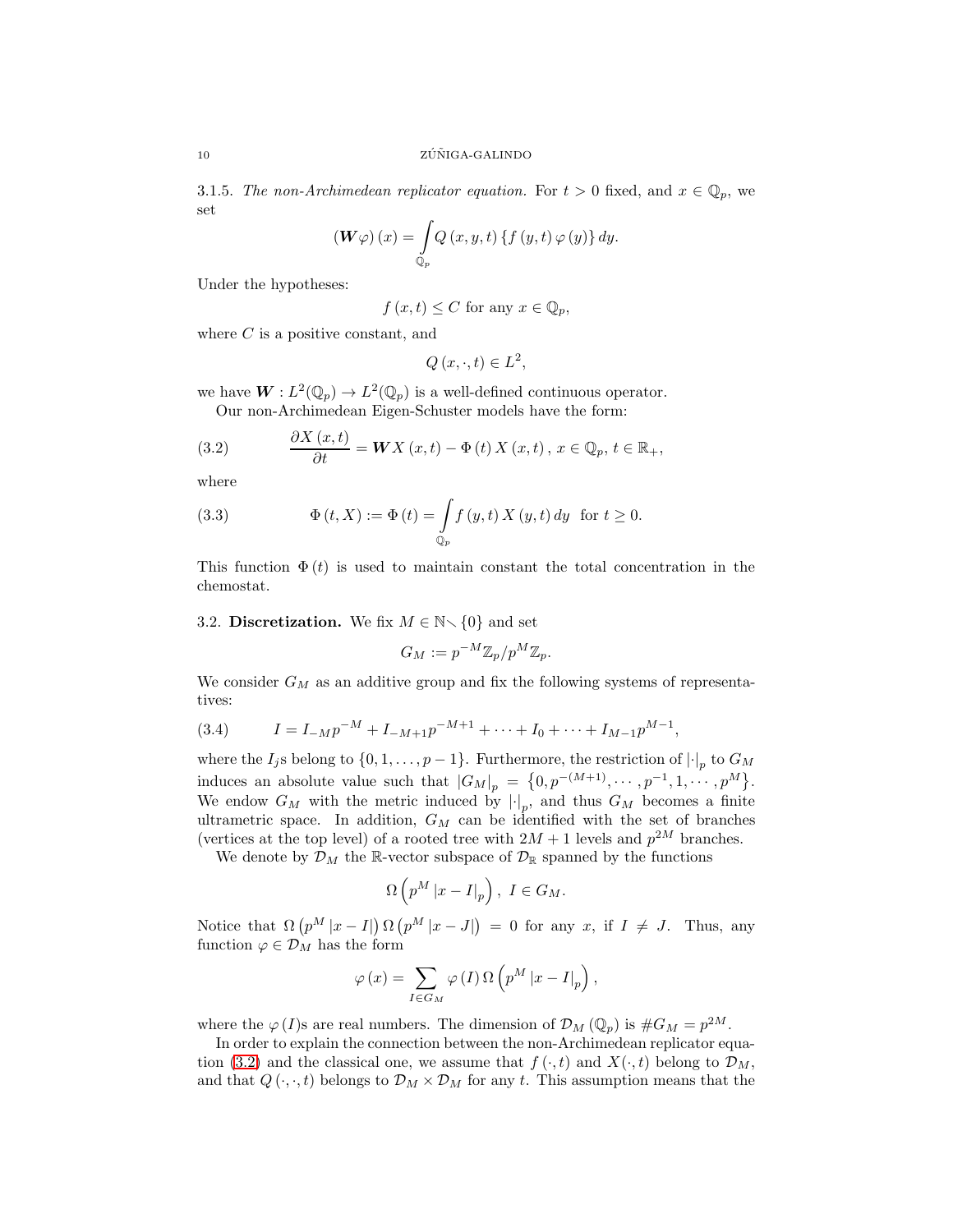mentioned functions can be very well approximated by functions in  $\mathcal{D}_M$ , respectively in  $\mathcal{D}_M \times \mathcal{D}_M$ , see e.g. [\[35\]](#page-26-5). Then

$$
Q(x, y, t) =
$$
  

$$
\frac{1}{C_M} \sum_{J \in G_M} \sum_{I \in G_M} Q(I, J, t) \Omega(p^M |x - I|_p) \Omega(p^M |y - J|_p)
$$
  

$$
= \frac{1}{C_M} \sum_{I \in G_M} \left\{ \sum_{J \in G_M} Q(I, J, t) \Omega(p^M |y - J|_p) \right\} \Omega(p^M |x - I|_p),
$$

where  $C_M = p^{-M} \sum_{J \in G_M} Q(I, J, t)$ , and the  $Q(I, J, t)$ s are real-valued functions of class  $C^1$  in t,

$$
f(x,t) = \sum_{J \in G_M} f(J,t) \Omega \left( p^M |x-J|_p \right),
$$

and

$$
X(x,t) = \sum_{J \in G_M} X(J,t) \Omega \left( p^M |x - J|_p \right) \text{ for any } t \ge 0,
$$

where each  $X(I, t)$  is a real-valued function of class  $C^1$  in t. Now

$$
\int_{\mathbb{Q}_p} Q(x, y, t) f(y, t) X(y, t) dy =
$$
\n
$$
\frac{1}{C_M} \sum_{I \in G_M} \left\{ \sum_{J \in G_M} Q(I, J, t) f(J, t) X(J, t) \int_{\mathbb{Q}_p} \Omega(p^M |y - J|_p) dy \right\} \Omega(p^M |x - I|_p)
$$
\n
$$
= \frac{1}{C} \sum_{I \in G_M} \left\{ \sum_{J \in G_M} Q(I, J, t) f(J, t) X(J, t) \right\} \Omega(p^M |x - I|_p),
$$

where  $C = p^{-M} \sum_{J \in G_M} Q(I, J, t)$ . Finally, using the fact that the  $\Omega(p^M |x - I|_p)$ ,  $I \in G_M$  are R-linearly independent, we get

<span id="page-11-1"></span>(3.5) 
$$
\frac{d}{dt}X(I,t) = \frac{1}{C} \sum_{J \in G_M} Q(I,J,t) f(J,t) X(J,t) - \Phi_M(t) X(J,t),
$$

for  $I \in G_M$ , where

<span id="page-11-2"></span>(3.6) 
$$
\Phi_M(t) = p^{-M} \sum_{I \in G_M} f(I, t) X(I, t).
$$

In the case in which the  $Q(I, J, t)$ s are independent of the time,  $(3.5)-(3.6)$  $(3.5)-(3.6)$  is the classical Eigen-Schuster model on the finite ultrametric space  $G_M$ . In [\[37\]](#page-26-4), see also [\[35\]](#page-26-5), we argue that the system  $(3.2)-(3.3)$  $(3.2)-(3.3)$  is the limit when M tends to infinity of the system  $(3.5)-(3.6)$  $(3.5)-(3.6)$ .

<span id="page-11-0"></span>3.3. The error threshold and the topology of the space of sequences. In this section we review the Maynard Smith approach to the error threshold problem assuming that the space of sequence is an arbitrary measurable metric space  $(\mathbb{Y}, \mu)$ , see [27], [\[30\]](#page-26-8) for the classical version. This means that we do not assume a specific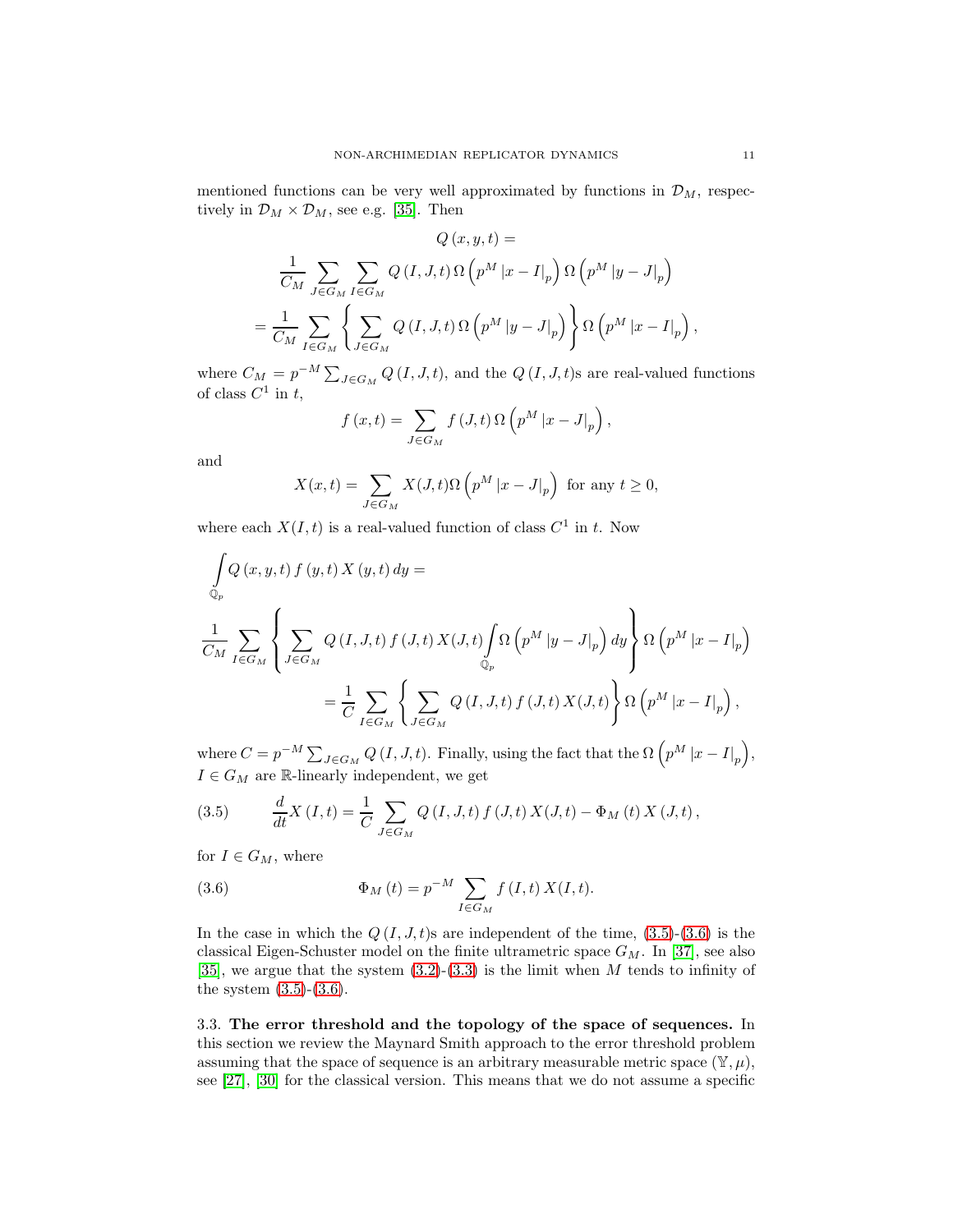topology for the space of sequences, in particular, the length of the sequences is arbitrary. We divide the space of sequences into two disjoint sets:

$$
\mathbb{Y} = \mathbb{A} \left| \begin{array}{c} \end{array} \right| \mathbb{B},
$$

and assume that

(3.8) 
$$
f \mid_{\mathbb{A}} \equiv a, \quad f \mid_{\mathbb{B}} \equiv b, \text{ with } a > b,
$$

here " $\equiv$ " means identically equal. We denote by  $X(x, t)$  the concentration of sequences of type A and by  $Y(x, t)$  the concentration of sequences of type B. Notice that the supports of  $X(x,t)$  and  $Y(x,t)$  are disjoint. We denote by q the probability that a sequence in  $A$  mutates into a sequence belonging to  $B$ , and by r the probability of mutation of a sequence from B into a sequence in A. The system of equations governing the development of these populations is

<span id="page-12-0"></span>
$$
\frac{\partial X(x,t)}{\partial t} = a (1-q) X(x,t) + br Y(x,t) - \Phi(t) X(x,t)
$$

$$
\frac{\partial Y(x,t)}{\partial t} = a q X(x,t) + b (1-r) Y(x,t) - \Phi(t) Y(x,t),
$$

where

(3.9)

$$
\int_{\mathbb{A}} X(x,t) d\mu(x) + \int_{\mathbb{B}} Y(x,t) d\mu(x) = 1,
$$

and

$$
\Phi(t) = \int_{\mathbb{A}} f(x) X(x, t) d\mu(x) + \int_{\mathbb{B}} f(x) Y(x, t) d\mu(x)
$$
  
=  $a \int_{\mathbb{A}} X(x, t) d\mu(x) + b \int_{\mathbb{B}} Y(x, t) d\mu(x).$ 

We assume that  $r$  is very small, so we can assume that system  $(3.9)$  has the form

$$
\frac{\partial X(x,t)}{\partial t} = a(1-q) X(x,t) - \Phi(t) X(x,t)
$$

$$
(3.10)
$$

<span id="page-12-1"></span>
$$
\frac{\partial Y(x,t)}{\partial t} = aqX(x,t) + bY(x,t) - \Phi(t)Y(x,t).
$$

By taking  $Z(x,t) = \frac{X(x,t)}{Y(x,t)}$ , system [\(3.10\)](#page-12-1) becomes

$$
\frac{\partial Z(x,t)}{\partial t} = Z(x,t) \left\{ a \left( 1 - q \right) - aq Z(x,t) - b \right\}.
$$

Assuming that concentration  $Z(x, t)$  achieves a steady concentration  $\overline{Z}(x)$  over the time, we get

$$
\overline{Z}(x) = \frac{a(1-q)-b}{aq}.
$$

The original population persists, i.e. the sequences in A survive in a long term, if and only if  $\overline{Z}(x) > 0$ , i.e. if and only if

<span id="page-12-2"></span>
$$
1 - q > \frac{b}{a}.
$$

By writing  $\frac{b}{a} = 1 - s$ , with  $s \in (0, 1)$ , the error threshold is given by  $(3.11)$   $q < s$ .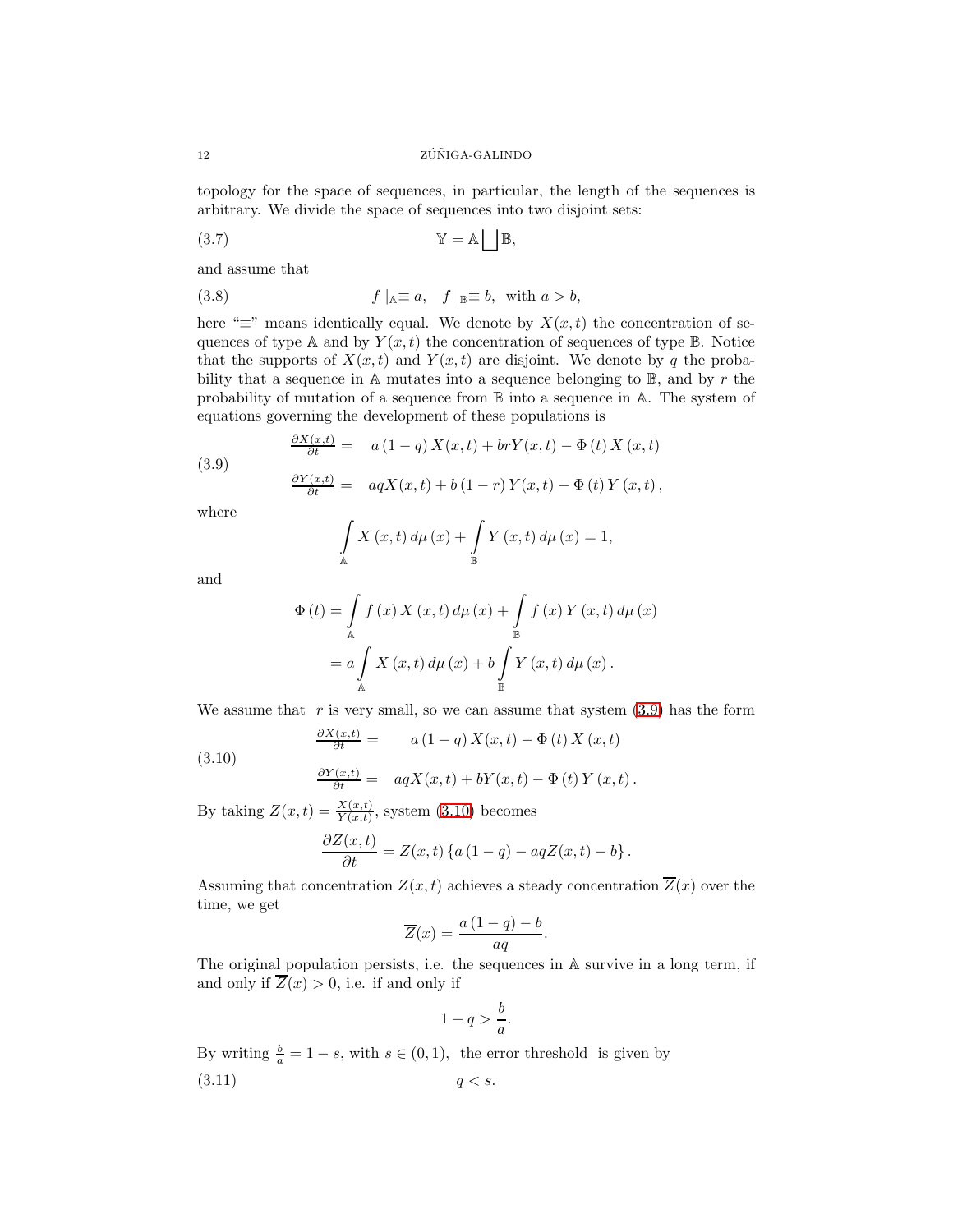This is exactly the classical condition determining the error threshold, see e.g. [27], [\[30\]](#page-26-8). Then, the error threshold phenomenon occurs independently of the topology of the space of sequences.

3.3.1. An example. We take  $(\mathbb{Y}, \mu) = (\mathbb{Z}_p, dx)$  and consider the mutation measures supported in the unit ball of the form

(3.12) 
$$
Q_0\left(|x|_p;\sigma,\alpha\right) = Q_0\left(|x|_p\right) = \mathcal{N}\Omega\left(|x|_p\right) \exp(-\sigma |x|_p^{\alpha}),
$$

where for  $\sigma, \alpha > 0$ , and

(3.13) 
$$
\mathcal{N}(\sigma, \alpha) = \int_{\mathbb{Z}_p} \exp(-\sigma |x|_p^{\alpha}) dx.
$$

Then,  $Q_0(|x|_p) dx$  gives rise to a family of mutation measures. We now fix a sequence  $0 \in \mathbb{Z}_p$ , which plays the role of the master sequence, and divide the space of sequences  $\mathbb{Z}_p$  into two subsets:  $p^M \mathbb{Z}_p$  and  $\mathbb{Z}_p \setminus p^M \mathbb{Z}_p$  for some positive integer M. The set  $p^{\tilde{M}}\mathbb{Z}_p$  consists of the sequences in the unit ball that coincide with the sequence 0 up to the digit  $M - 1$ . We also assume that

$$
f\mid_{p^M\mathbb{Z}_p}\equiv a, f\mid_{\mathbb{Z}_p\setminus p^M\mathbb{Z}_p}\equiv b, \text{ with } a>b.
$$

The probability  $q(\sigma, \alpha)$  that a sequence in the set  $p^M \mathbb{Z}_p$  mutates into a sequence belonging to the set  $\mathbb{Z}_p \setminus p^M \mathbb{Z}_p$  satisfies

$$
q(\sigma, \alpha) = \int_{p^M \mathbb{Z}_p} \int_{\mathbb{Z}_p \setminus p^M \mathbb{Z}_p} Q_0 \left( |x - y|_p \right) dy dx = \int_{p^M \mathbb{Z}_p} \int_{\mathbb{Z}_p \setminus p^M \mathbb{Z}_p} Q_0 \left( |y|_p \right) dy dx
$$
  

$$
= p^{-M} \int_{\mathbb{Z}_p \setminus p^M \mathbb{Z}_p} Q_0 \left( |y|_p \right) dy > p^{-M} \int_{|y|_p = p^{-M+1}} Q_0 \left( |y|_p \right) dy
$$
  

$$
= (1 - p^{-1}) p^{-2M+1} \mathcal{N} \exp(-\sigma p^{(-M+1)\alpha}) \ge (p - 1) p^{-2M} \mathcal{N} \exp(-\sigma),
$$

where we used that  $\exp(-\sigma p^{(-M+1)\alpha}) \ge \exp(-\sigma)$  for  $M \ge 1$ .

We analyze now wether or not the condition  $(3.11)$  is satisfied, when M is fixed. The condition M fixed can be relaxed to 'M is upper bounded.' Taking into account that  $s > 0$  can be arbitrarily close to zero, then there exists  $M_c \geq M$  such that

$$
q(\alpha) > (p-1) p^{-2M_c} \mathcal{N} \exp(-\sigma) \geq s,
$$

which implies the existence of a classical error threshold:

(3.14) 
$$
M_c \le -\frac{\ln s}{2\ln p} - \frac{\sigma}{2\ln p} + \frac{\ln (p-1) \mathcal{N}}{2\ln p} \text{ for } s \in (0,1).
$$

If M can grow, the condition [\(3.11\)](#page-12-2) is satisfied if  $(p-1)p^{-2M_c}\mathcal{N}\exp(-\sigma)$  $q(\alpha) < s$ , which implies that

$$
M > -\frac{\ln s}{2\ln p} - \frac{\sigma}{2\ln p} + \frac{\ln (p-1) \mathcal{N}}{2\ln p} \text{ for } s \in (0,1).
$$

Under a 'fierce competition' between the groups  $p^M \mathbb{Z}_p$ ,  $\mathbb{Z}_p \setminus p^M \mathbb{Z}_p$ , i.e. when rate b approaches from the left to rate a (i.e.  $s \to 0^+$ ), M must grow, which means that the survival of the sequences in the group  $p^M \mathbb{Z}_p$  demands that they get closer to master sequence 0, which means, that they must increase their lengths. Then, in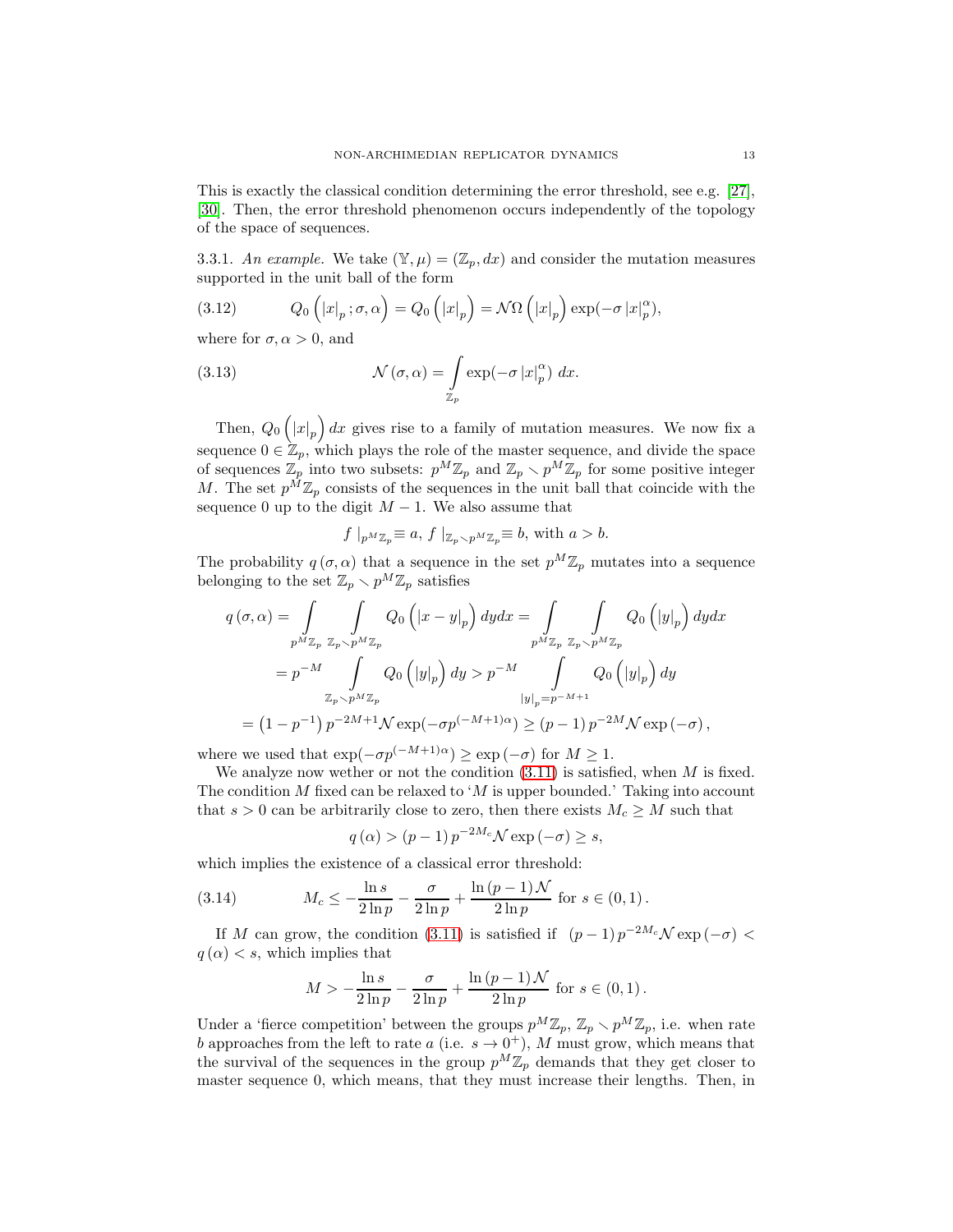#### 14 ZÚÑIGA-GALINDO

this model the 'classical Eigen's paradox does not occur' because the length of the genomes can grow during the evolution process.

### <span id="page-14-0"></span>4. The p-adic Eigen-Model in the unit ball with a radial mutation **MEASURE**

In this section we show the existence of a solution for the Cauchy problem associated with  $(3.2)-(3.3)$  $(3.2)-(3.3)$ . This goal is achieved by using the classical method of separation of variables and p-adic wavelets, several preliminary results are required.

4.1. *p*-adic wavelets and pseudo-differential operators. We take  $\mathbb{K} = \mathbb{C}$ , R. We denote by  $C(\mathbb{Q}_p, \mathbb{K})$  the K-vector space of continuous K-valued functions defined on  $\mathbb{Q}_p$ .

We fix a function  $\mathfrak{a} : \mathbb{R}_+ \to \mathbb{R}_+$  and define the pseudo-differential operator

$$
\mathcal{D} \quad \rightarrow \quad C(\mathbb{Q}_p, \mathbb{C}) \cap L^2
$$

$$
\varphi \quad \rightarrow \qquad \quad A\varphi,
$$

where  $(A\varphi)(x) = \mathcal{F}_{\xi \to x}^{-1} \left\{ \mathfrak{a} \left( \left| \xi \right|_p \right) \mathcal{F}_{x \to \xi} \varphi \right\}.$ The set of functions  $\{\Psi_{rnj}\}\$  defined as

<span id="page-14-1"></span>(4.1) 
$$
\Psi_{rnj}(x) = p^{\frac{-r}{2}} \chi_p(p^{-1}j(p^r x - n)) \Omega\left(|p^r x - n|_p\right),
$$

where  $r \in \mathbb{Z}, j \in \{1, \cdots, p-1\}$ , and n runs through a fixed set of representatives of  $\mathbb{Q}_p/\mathbb{Z}_p$ , is an orthonormal basis of  $L^2(\mathbb{Q}_p)$  consisting of eigenvectors of operator  $\boldsymbol{A}$ :

(4.2) 
$$
\mathbf{A}\Psi_{rnj} = \mathfrak{a}(p^{1-r})\Psi_{rnj} \text{ for any } r, n, j,
$$

see e.g. [\[18,](#page-25-2) Theorem 3.29], [1, Theorem 9.4.2]. Notice that

$$
\widehat{\Psi}_{rnj}(\xi) = p^{\frac{r}{2}} \chi_p(p^{-r} n \xi) \Omega \left( \left| p^{-r} \xi + p^{-1} j \right|_p \right),
$$

and then

$$
\mathfrak{a}\left(\left|\xi\right|_p\right)\widehat{\Psi}_{rnj}\left(\xi\right)=\mathfrak{a}(p^{1-r})\widehat{\Psi}_{rnj}\left(\xi\right).
$$

**Remark 1.** From now on, we take  $Q_0(|x|_p)$  to be a real-valued, non-negative, *radial function supported in*  $\mathbb{Z}_p$  *satisfying*  $Q_0 \in L^1(\mathbb{Z}_p) \cap L^2(\mathbb{Z}_p)$ *, and*  $||Q_0||_1 = 1$ *. By extending*  $Q_0$  *as zero out of*  $\mathbb{Z}_p$ *, we assume that*  $Q_0 \in L^1(\mathbb{Q}_p) \cap L^2(\mathbb{Q}_p)$ *. The Fourier transform*  $\widehat{Q_0}$  *of*  $Q_0$  *is a real-valued, continuous function, which is radial*  $in \mathbb{Q}_p \setminus \{0\}$ , satisfying  $\widetilde{Q_0}(0) = 1$ , for this reason, we use the notation  $\widehat{Q}_0(|\xi|_p)$ .

We now define

 $\mathbf{B}\varphi = Q_0 * \varphi$  for  $\varphi \in \mathcal{D}(\mathbb{Z}_p)$ .

Notice that the support of  $Q_0 * \varphi$  is  $\mathbb{Z}_p$  since it is an additive group. Since  $\mathbf{B}\varphi(x) =$  $\mathcal{F}_{\xi \to x}^{-1}(\widehat{Q_0}([\xi|_p) \mathcal{F}_{x \to \xi} \varphi),$  we have

(4.3) 
$$
\mathbf{B}\Psi_{rnj}\left(x\right) = \widehat{Q_0}\left(p^{1-r}\right)\Psi_{rnj}\left(x\right),\,
$$

where  $\widehat{Q_0}(p^{1-r})$  is a real number satisfying  $|\widehat{Q}_0(p^{1-r})| \leq 1$ , and  $\Psi_{rnj}(x)$  is supported in the unit ball.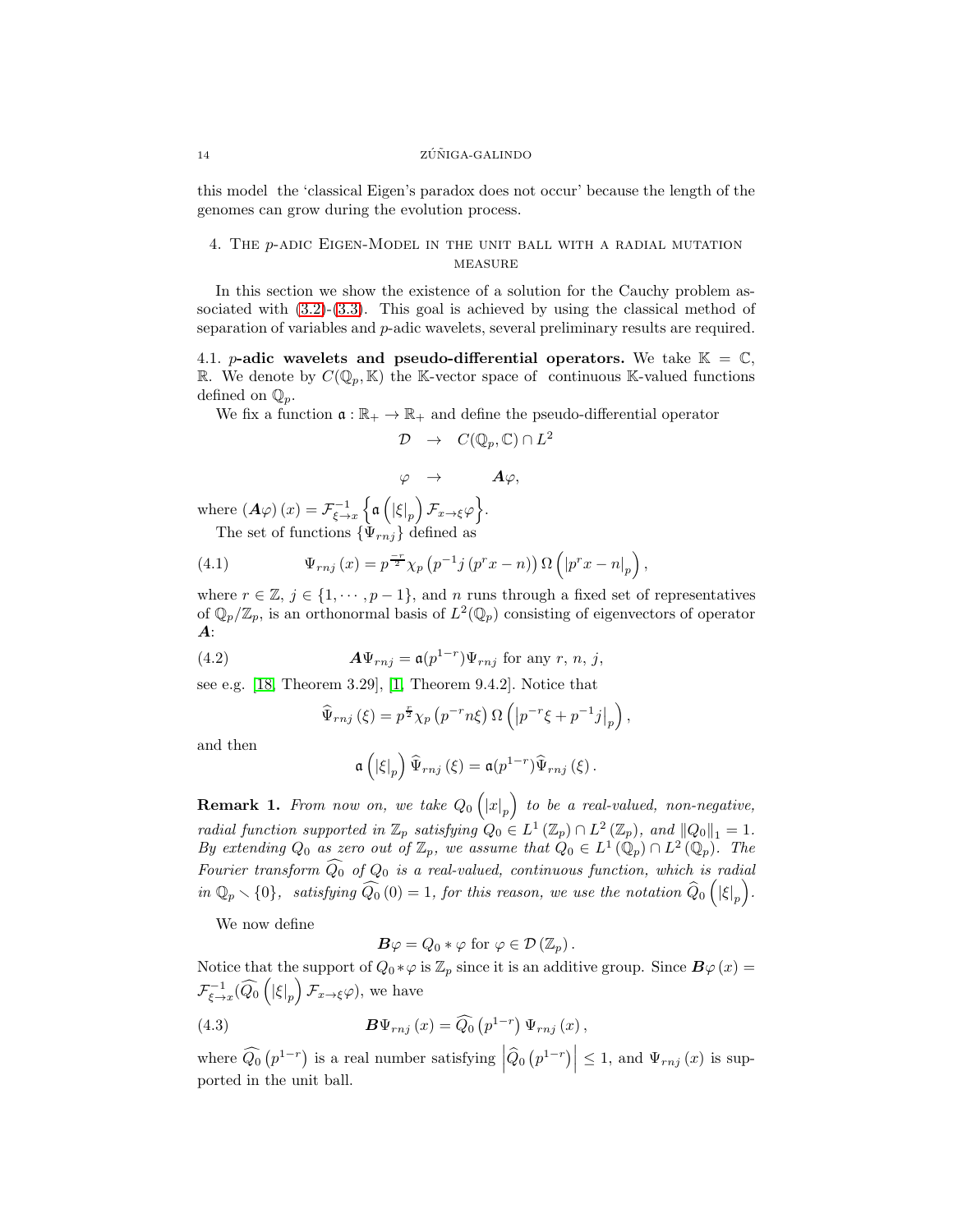4.2. p-adic wavelets supported in balls. Notice that the restriction of  $\Psi_{rnj}(x)$ to the ball  $I + p^{R_0} \mathbb{Z}_p$  has the form

<span id="page-15-2"></span>(4.4)  
\n
$$
\Omega\left(p^{R_0} |x - I|_p\right) \Psi_{rnj}(x) =
$$
\n
$$
\begin{cases}\n\Psi_{rnj}(x) & \text{if } np^{-r} - I \in p^{R_0} \mathbb{Z}_p, r \leq -R_0 \\
p^{\frac{-r}{2}} \Omega\left(p^{R_0} |x - I|_p\right) & \text{if } np^{-r} - I \in p^{-r} \mathbb{Z}_p, r \geq -R_0 + 1 \\
0 & \text{if } np^{-r} - I \notin p^{-r} \mathbb{Z}_p, r \geq -R_0 + 1.\n\end{cases}
$$

<span id="page-15-3"></span>Remark 2. *With the above notation,*

$$
\{\Psi_{rnj}(x); supp \ \Psi_{rnj}(x) \subseteq I + p^{R_0} \mathbb{Z}_p\} =
$$
  

$$
\{\Psi_{rnj}(x+I); supp \ \Psi_{rnj}(x) \subseteq p^{R_0} \mathbb{Z}_p\}.
$$

*This observation is a very particular case of a general result asserting that the basis [\(4.1\)](#page-14-1) is the orbit under a group of matrices of a mother wavelet, see* [\[2,](#page-25-11) Theorem 9]*.*

Proposition 1. *The set of functions*

<span id="page-15-1"></span>(4.5) 
$$
\left\{ \Omega \left( p^{R_0} |x|_p \right) \right\} \bigcup_{j \in \{1, ..., p-1\}} \bigcup_{r \leq -R_0} \bigcup_{\substack{np^{-r} \in p^{R_0} \mathbb{Z}_p \\ n \in \mathbb{Q}_p / \mathbb{Z}_p}} \{ \Psi_{rnj} (x) \}
$$

*is an orthonormal basis of*  $L^2(p^{R_0}\mathbb{Z}_p)$ .

*Proof.* In the demonstration we use the following results:

**Lemma A** (see e.g. [1, Lemma 2.3.3]). Consider the compact additive group  $(p^{R_0}\mathbb{Z}_p, +)$ . Then any nontrivial continuous additive character  $\chi : p^{R_0}\mathbb{Z}_p \to S$  has the form  $\chi(x) = \chi_p(p^{-l}x)$  for some positive integer  $l \geq R_0$ .

**Lemma B** (see e.g. [\[13,](#page-25-12) Proposition 7.2.2]) Consider the pre-Hilbert space  $(\mathcal{D}(p^{R_0}\mathbb{Z}_p), \langle \cdot, \cdot \rangle),$  where  $\langle \cdot, \cdot \rangle$  denotes the standard inner product in  $L^2(p^{R_0}\mathbb{Z}_p).$  Let  $\Gamma(p^{R_0}\mathbb{Z}_p)$  be the group of continuous characters of  $(p^{R_0}\mathbb{Z}_p, +)$ . Then  $\Gamma(p^{R_0}\mathbb{Z}_p)$ forms an orthonormal basis of  $\mathcal{D}(p^{R_0}\mathbb{Z}_p)$ . More precisely, every  $\varphi \in \mathcal{D}(p^{R_0}\mathbb{Z}_p)$  can be expressed as a finite sum of the form

<span id="page-15-0"></span>
$$
\varphi\left(x\right)=\sum_{\chi\in\Gamma\left(p^{R_{0}}\mathbb{Z}_{p}\right)}c_{\chi}\chi\left(x\right),\,\text{where}\;c_{\chi}=\left\langle \varphi,\chi\right\rangle .
$$

We identify a character  $\chi \in \Gamma(p^{R_0} \mathbb{Z}_p)$  with the function  $\Omega(p^{R_0} |x|_p) \chi \in$  $L^2(p^{R_0}\mathbb{Z}_p)$ . We denote by  $Span\left(\Gamma\left(p^{R_0}\mathbb{Z}_p\right)\right)$  the C-vector space generated by the elements of  $\Gamma(p^{R_0}\mathbb{Z}_p)$ . We first show that  $\Gamma(p^{R_0}\mathbb{Z}_p)$  is an orthonormal basis of  $L^2(p^{R_0}\mathbb{Z}_p)$ , i.e. that

(4.6) 
$$
\overline{Span\left(\Gamma\left(p^{R_0}\mathbb{Z}_p\right)\right)} = L^2(p^{R_0}\mathbb{Z}_p),
$$

where the bar means the topological closure with respect to  $\lVert \cdot \rVert_2$ . Given any  $f \in$  $L^2(p^{R_0}\mathbb{Z}_p)$  and any  $\epsilon > 0$ , by using the fact that  $\mathcal{D}(p^{R_0}\mathbb{Z}_p)$  is dense in  $L^2(p^{R_0}\mathbb{Z}_p)$ see e.g. [1, Proposition 4.3.3], there is  $\varphi \in \mathcal{D}(p^{R_0}\mathbb{Z}_p)$  such that  $||f - \varphi||_2 < \epsilon$ . Now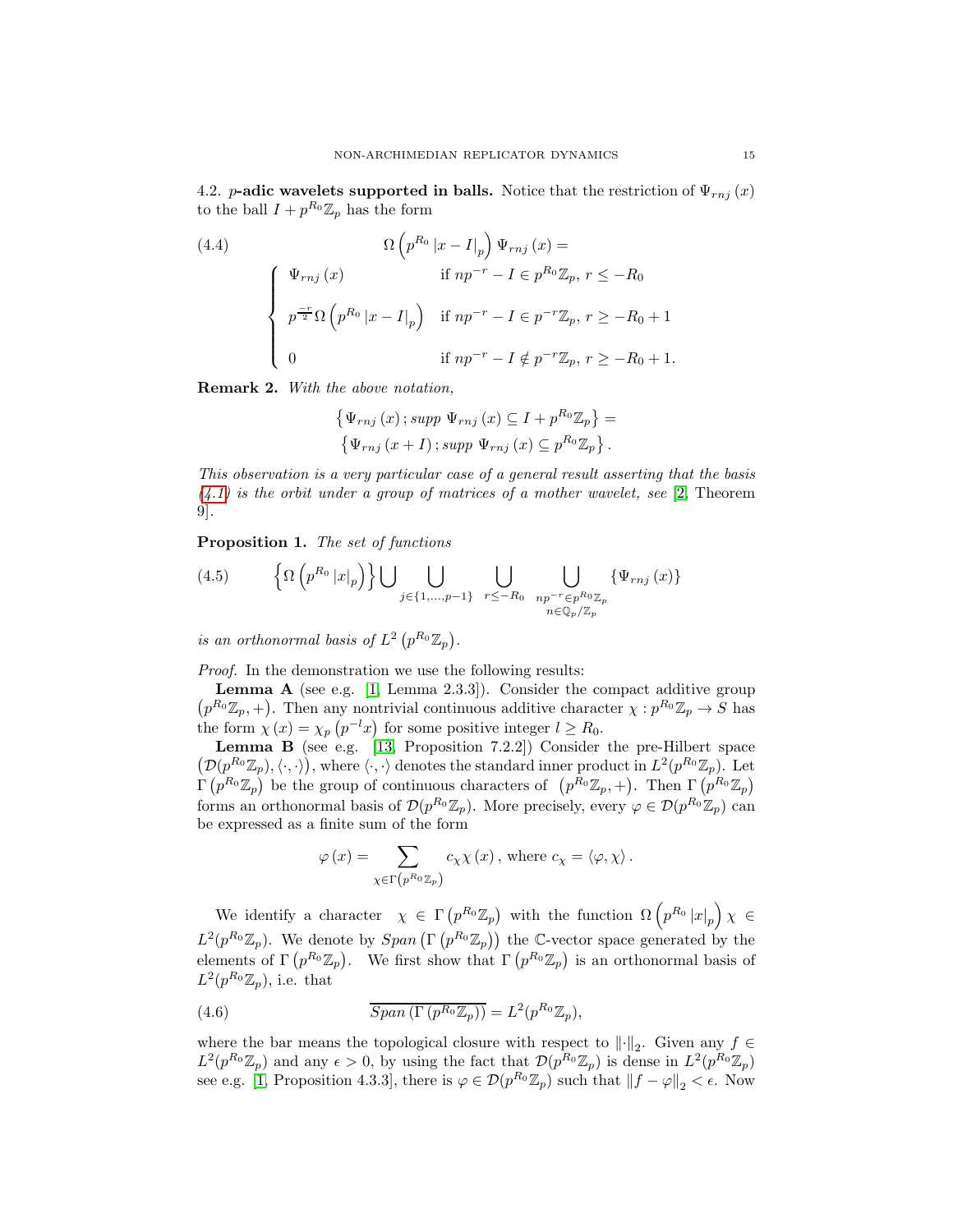by using Lemma B,  $\varphi(x) = \sum_{\chi \in \Gamma(p^{R_0} \mathbb{Z}_p)} c_{\chi} \chi(x)$ ,

$$
\left\|f - \sum_{\chi \in \Gamma\left(p^{R_0} \mathbb{Z}_p\right)} c_{\chi} \chi\left(x\right)\right\|_2 < \epsilon \text{ with } \sum_{\chi \in \Gamma\left(p^{R_0} \mathbb{Z}_p\right)} c_{\chi} \chi\left(x\right) \in Span\left(\Gamma\left(p^{R_0} \mathbb{Z}_p\right)\right),
$$

which implies  $(4.6)$ .

Finally, to show that [\(4.5\)](#page-15-1) is an orthonormal basis of  $L^2(p^{R_0}\mathbb{Z}_p)$ , by Lemma A, it is sufficient to show that each  $\chi \in \Gamma(p^{R_0} \mathbb{Z}_p)$  can be represented as a linear combination of elements of the set  $(4.5)$ . Since the trivial character is exactly  $\Omega\left(p^{R_0} |x|_p\right)$ , it is sufficient to show that a character  $\Omega\left(p^{R_0} |x|_p\right) \chi\left(p^{-l}x\right)$ ,  $l \geq$  $R_0 + 1$ , is a linear combinations of wavelets of the form  $\Psi_{rnj}$ , with  $np^{-r} \in p^{R_0} \mathbb{Z}_p$ ,  $r \leq -R_0$ . Since  $\Omega\left(p^{R_0} |x|_p\right) \chi\left(p^{-l}x\right) \in L^2(\mathbb{Q}_p)$ , we may compute the Fourier series with respect to the orthonormal basis  $\{\Psi_{rnj}\}_{rnj}$ . By using Table [4.4](#page-15-2) and the fact that  $\int_{p^{R_0}\mathbb{Z}_p} \chi(p^{-l}x) dx = 0$ , for  $l \geq R_0 + 1$ , we conclude that the non-zero Fourier coefficients  $C_{rnj}$  are given by

 $C_{rnj} =$ 

$$
p^{\frac{-r}{2}} \int\limits_{p^{R_0}\mathbb{Z}_p} \overline{\chi(p^{-l}x)} \chi_p(p^{-1}j(p^r x - n)) \Omega\left(|p^r x - n|_p\right) dx,
$$

for  $np^{-r} \in p^{R_0} \mathbb{Z}_p$ ,  $r \leq -R_0$ , i.e.

$$
C_{rnj} =
$$
  
\n
$$
p^{-r} \chi_p(-p^{-1}jn) \int_{p^{-r}n+p^{-r}\mathbb{Z}_p} \chi_p(x(p^{r-1}j-p^{-l})) dx
$$
  
\n
$$
= p^{\frac{r}{2}} \chi_p(-p^{-r-l}n) \int_{\mathbb{Z}_p} \chi_p(z(p^{-1}j-p^{-r-l})) dy \text{ (taking } x = p^{-r}n+p^{-r}z)
$$
  
\n
$$
= p^{\frac{r}{2}} \chi_p(-p^{-r-l}n) \int_{\mathbb{Z}_p} \chi_p(z(p^{-1}j)) dy \text{ if } -r \ge l
$$
  
\n
$$
= 0 \text{ if } -r \ge l.
$$

Which implies that  $\Omega\left(p^{R_0} |x|_p\right) \chi\left(p^{-l}x\right), l \geq R_0 + 1$ , is a linear combinations of wavelets of the form  $\Psi_{rnj}$ , with  $np^{-r} \in p^{R_0} \mathbb{Z}_p$ ,  $r \leq -R_0$ .

**Remark 3.** Let  $I \in \mathbb{Q}_p \setminus p^{R_0} \mathbb{Z}_p$ . By using the isometry

$$
L^2(I + p^{R_0} \mathbb{Z}_p) \rightarrow L^2(p^{R_0} \mathbb{Z}_p)
$$
  

$$
f(x) \rightarrow f(x+I),
$$

*we have that any*  $f \in L^2(I + p^{R_0} \mathbb{Z}_p)$  *admits a Fourier expansion of the form* 

$$
f(x) = C_0 \Omega \left( p^{R_0} \left| x - I \right|_p \right) + \sum_{rnj} C_{rnj} \Psi_{rnj} \left( x - I \right),
$$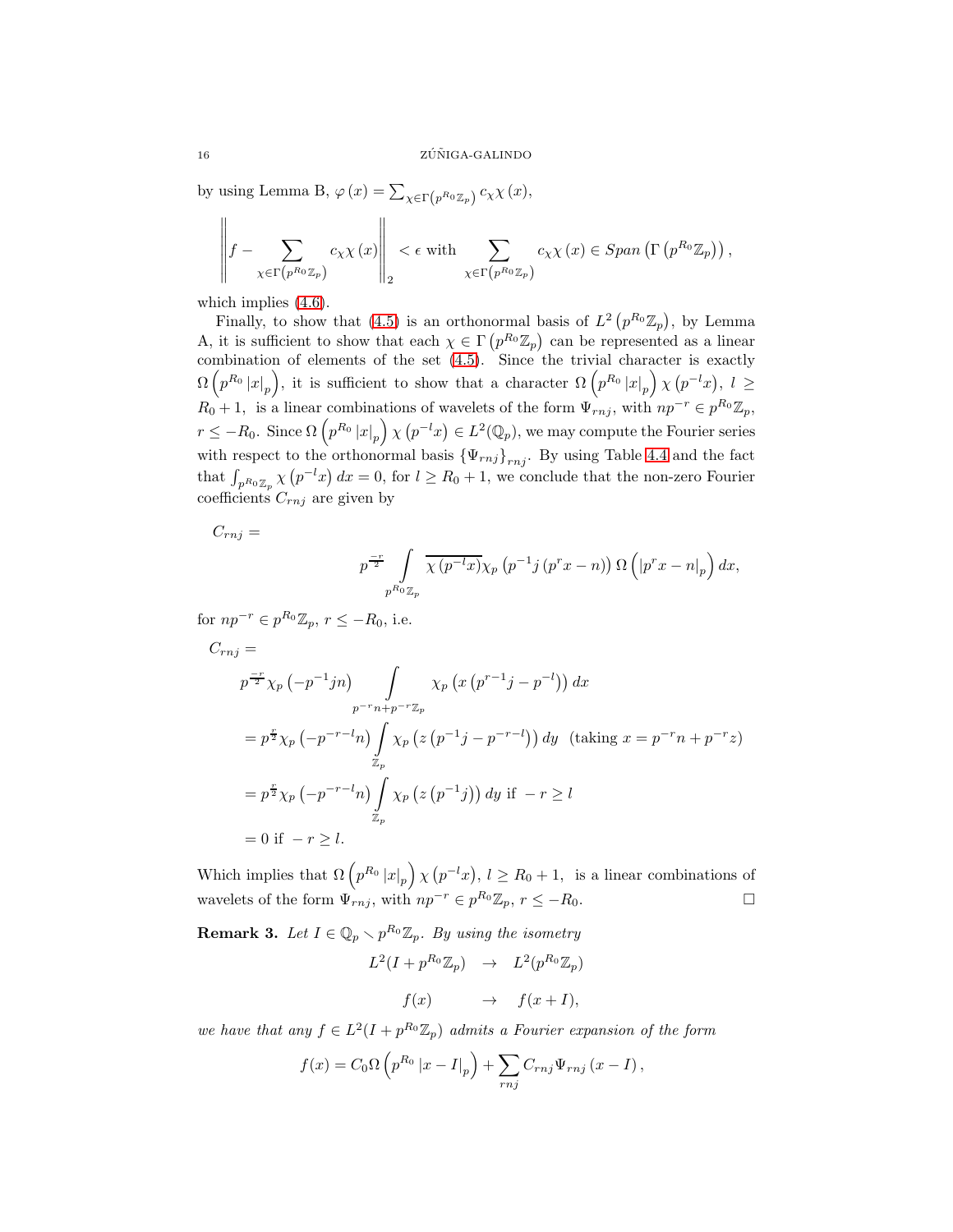$where \; x \in I + p^{R_0} \mathbb{Z}_p, \; j \in \{1, \ldots, p-1\}, \; n \in \mathbb{Q}_p/\mathbb{Z}_p, \; r \leq -R_0, \; np^{-r} \in p^{R_0} \mathbb{Z}_p.$  *By Remark [2,](#page-15-3)*

$$
f(x) = C_0 \Omega \left( p^{R_0} |x - I|_p \right) + \sum_{rnj, \ supp \Psi_{rnj}(x) \subseteq I + p^{R_0} \mathbb{Z}_p} C_{rnj} \Psi_{rnj}(x),
$$

 $for x \in I + p^{R_0} \mathbb{Z}_p$ *. We now set* 

$$
L_0^2(I, R_0) = \left\{ f \in L^2(I + p^{R_0} \mathbb{Z}_p); \int\limits_{I + p^{R_0} \mathbb{Z}_p} f \, dx = 0 \right\}.
$$

*In conclusion, we have the following result:*

<span id="page-17-0"></span>**Proposition 2.** The space  $L^2(I + p^{R_0} \mathbb{Z}_p)$  satisfies

$$
L^2(I + p^{R_0} \mathbb{Z}_p) = \mathbb{C}\Omega\left(p^{R_0} |x - I|_p\right) \bigoplus L_0^2(I, R_0)
$$

*and*

<span id="page-17-1"></span>
$$
L^{2}(I + p^{R_{0}}\mathbb{Z}_{p}) = \bigoplus_{j \in \{1, ..., p-1\}} \bigoplus_{r \leq -R_{0}} \bigoplus_{\substack{n \in \mathbb{Q}_{p}/\mathbb{Z}_{p} \\ np^{-r} \in p^{R_{0}}\mathbb{Z}_{p}}} \overline{Span\left(\Psi_{rnj}\left(x - I\right)\right)}
$$
\n
$$
= \bigoplus_{rnj, \ supp \Psi_{rnj}(x) \subseteq I + p^{R_{0}}\mathbb{Z}_{p}} \overline{Span\left(\Psi_{rnj}(x)\right)}.
$$

The construction of orthonormal basis for  $L^2(\mathbb{Z}_p)$  has been widely considered in the literature, see e.g. [\[6,](#page-25-13) Theorem 4], [16, Theore 1, Proposition 1, 2] and the references therein. However, we have not specifically found Proposition [2](#page-17-0) in the literature.

4.3. The operator  $W_0$ . From now on, we assume that the fitness function f is a non-negative test function supported in  $\mathbb{Z}_p$ , independent of the time, of the form

$$
f(x) = \sum_{I \in G_M} f(I)\Omega \left( p^M |x - I|_p \right),
$$

where M is fixed positive integer,  $G_M = \mathbb{Z}_p/p^M \mathbb{Z}_p$ , and with  $f(I) > 0$  for  $I \in G_M$ . For  $\varphi \in L^2(\mathbb{Z}_p)$ , we define the operator

$$
\boldsymbol{W}_{0}\varphi\left(x\right)=Q_{0}\left(\left|x\right|_{p}\right)\ast\left(f(x)\,\varphi\left(x\right)\right).
$$

Then  $W_0: L^2(\mathbb{Z}_p) \to L^2(\mathbb{Z}_p)$  is a linear bounded operator.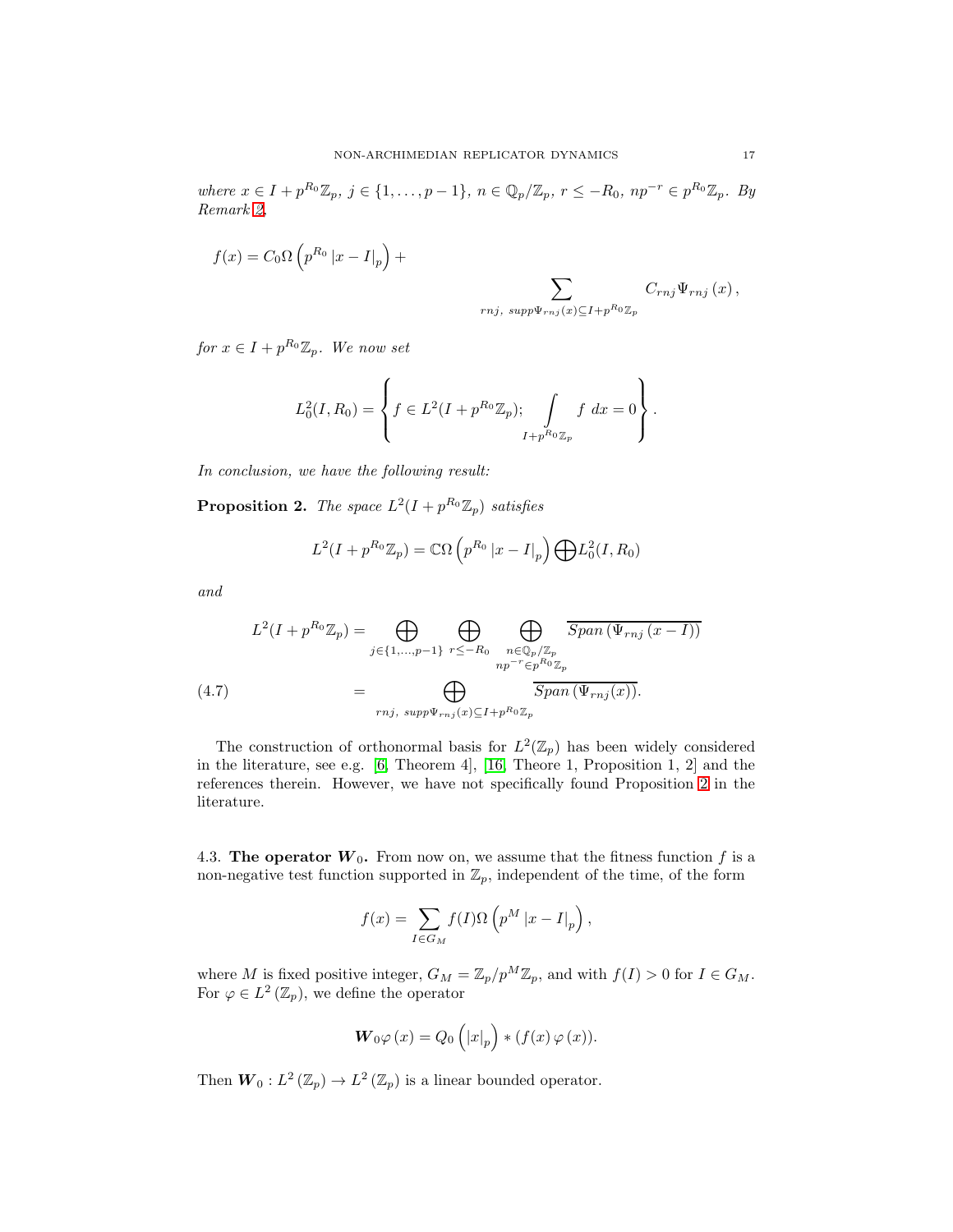We set  $\mathcal{D}_M$  for the R-vector space generated by  $\left\{ \Omega \left( p^M |x - I|_p \right) \right\}$ as be-<br> $I \in G_M$ fore. The space  $\mathcal{D}_M$  is invariant under  $\boldsymbol{W}_0$ . Indeed,

$$
\mathbf{W}_{0}\Omega\left(p^{M} |x-I|_{p}\right) = f(I) \int_{I+p^{M}\mathbb{Z}_{p}} Q_{0}\left(|x-y|_{p}\right) dy = f(I) \int_{x-I+p^{M}\mathbb{Z}_{p}} Q_{0}\left(|z|_{p}\right) dz
$$

$$
= \begin{cases} f(I) \int_{p^{M}\mathbb{Z}_{p}} Q_{0}\left(|z|_{p}\right) dz & \text{if } x \in I+p^{M}\mathbb{Z}_{p} \\ f(I)Q_{0}\left(|J-I|_{p}\right)p^{-M} & \text{if } x \in J+p^{M}\mathbb{Z}_{p}, I \neq J, \end{cases}
$$

and thus

$$
\mathbf{W}_{0}\Omega\left(p^{M} |x-I|_{p}\right) = \sum_{\substack{J \in G_{M} \\ J \neq I}} Q_{0} \left( |J - I|_{p}\right) p^{-M} \Omega\left(p^{M} |x-J|_{p}\right) + \left(\int_{p^{M}\mathbb{Z}_{p}} Q_{0} \left( |z|_{p}\right) dz\right) \Omega\left(p^{M} |x-I|_{p}\right).
$$

We set  $\varphi_I(x) := \Omega\left(p^M |x - I|_p\right)$ , and denote by  $[\varphi_I]_{I \in G_M}$ , a column vector, then on  $\mathcal{D}_M$  operator  $\overline{W}_0$  is represented by the matrix  $\mathbb{W}^0 := \left[\mathbb{W}_{I,J}^0\right]_{I,J \in G_M}$ , with

<span id="page-18-2"></span>(4.8) 
$$
\mathbb{W}_{I,J}^{0} = \begin{cases} f(I) \int_{p^M \mathbb{Z}_p} Q_0(|z|_p) dz & \text{if } I = J \\ f(I)Q_0(|J - I|_p) p^{-M} & I \neq J, \end{cases}
$$

Now the space  $L_0^2(I, M)$ , see [\(4.7\)](#page-17-1), is invariant under  $W_0$  since  $W_0\Psi_{rnj}(x)$  =  $\widehat{Q_0}\left(p^{1-r}\right)\Psi_{rnj}\left(x\right)$  for  $\Psi_{rnj}\left(x\right) \in L_0^2(I,M)$ . We now attach to  $W_0$  the real vector space

$$
L(\mathbf{W}_0) := \mathcal{D}_M \bigoplus \bigoplus_{I \in G_M} \left\{ L_0^2(I, M) \cap L_{\mathbb{R}}^2(I + p^M \mathbb{Z}_p) \right\}.
$$

<span id="page-18-0"></span>**Lemma 1.** *The space*  $L(W_0)$  *is invariant under operator*  $W_0$ *, i.e.*  $W_0(L(W_0)) \subset$  $L(W_0)$ *, and*  $\overline{W}_0(L^2_{\mathbb{R}}(\mathbb{Z}_p)) \subset L(W_0)$ *.* 

4.4. The Cauchy problem for operator  $W_0$ . We now consider the following initial value problem:

<span id="page-18-1"></span>(4.9) 
$$
\begin{cases} Y : \mathbb{Q}_p \times \mathbb{R}_+ \to \mathbb{R}, & Y(\cdot, t) \in L(\mathbf{W}_0) \cap L^2_{\mathbb{R}}(\mathbb{Z}_p), \\ Y(x, \cdot) \in C^1(\mathbb{R}_+, \mathbb{R}) \\ \frac{dY(x, t)}{dt} = \mathbf{W}_0 Y(x, t), & x \in \mathbb{Q}_p, t > 0 \\ Y(x, 0) = Y_0(x) \in L(\mathbf{W}_0) \cap L^2_{\mathbb{R}}(\mathbb{Z}_p). \end{cases}
$$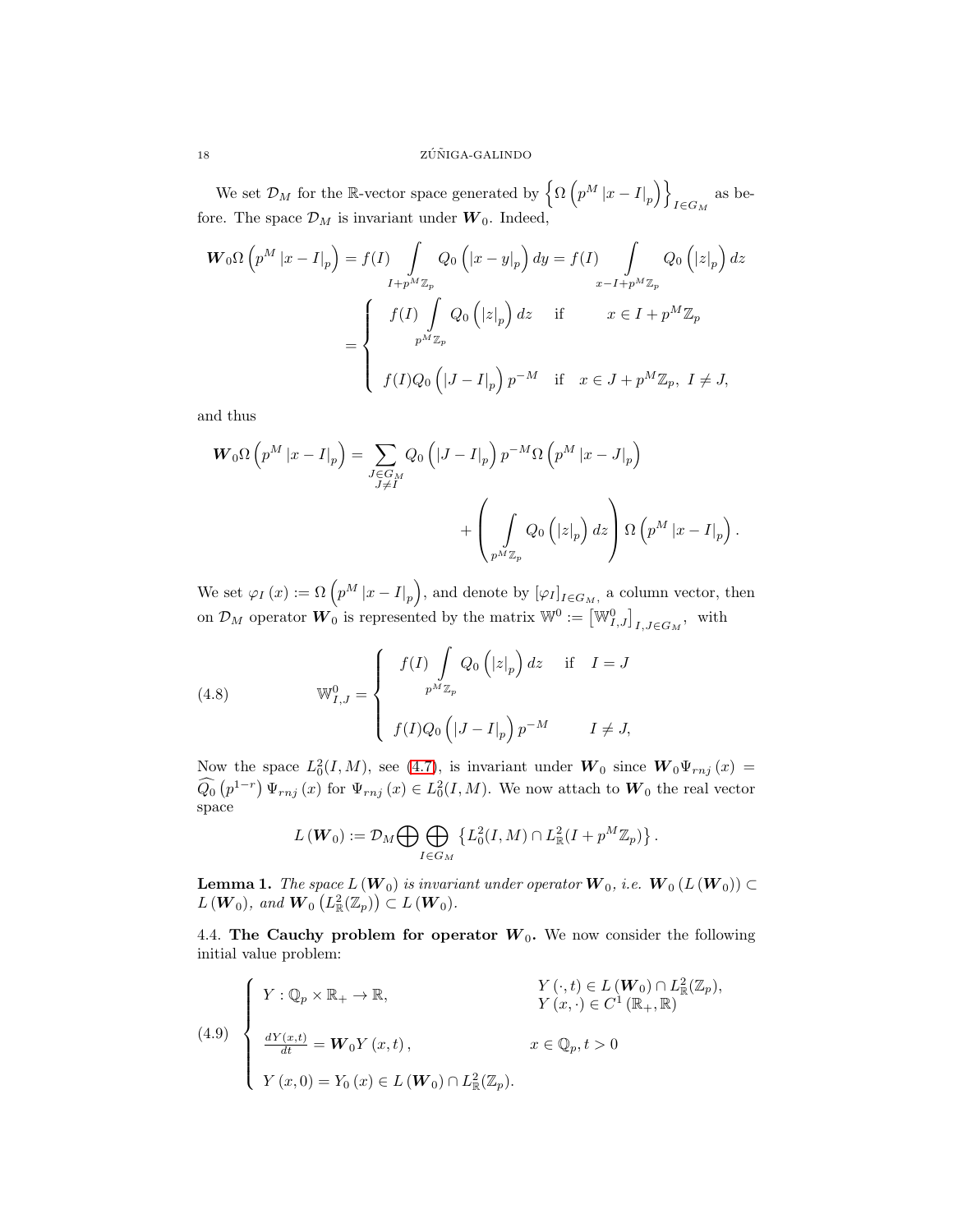We solve [\(4.9\)](#page-18-1) by using the separation of variables method. We first look for a complex-valued solution of [\(4.9\)](#page-18-1) of the form

$$
\widetilde{Y}(x,t) = \sum_{I \in G_M} C_I^0(t) \varphi_I(x) + \sum_{I \in G_M} \sum_{\text{supp}\Psi_{rnj} \subseteq I + p^M \mathbb{Z}_p} C_{rjn}^I(t) \Psi_{rnj}(x),
$$

where  $C_{rjn}^I(t)$  are complex-valued functions, which admit continuous temporal derivatives. By replacing

$$
\begin{split} \frac{d}{dt} \widetilde{Y}\left(x,t\right) &= \sum_{I \in G_M} \left(\frac{d}{dt} C^0_I(t)\right) \varphi_I\left(x\right) \\ &+ \sum_{I \in G_M} \quad \sum_{\text{supp}\Psi_{rnj} \subseteq I + p^M \mathbb{Z}_p} \left(\frac{d}{dt} C^I_{rjn}\left(t\right)\right) \Psi_{rnj}\left(x\right), \end{split}
$$

and

$$
\mathbf{W}_{0}\widetilde{Y}(x,t) = \mathbf{W}_{0} \left( \sum_{I \in G_{M}} C_{I}^{0}(t)\varphi_{I}(x) \right) + \sum_{I \in G_{M}} \sum_{\text{supp}\Psi_{rnj} \subseteq I + p^{M}\mathbb{Z}_{p}} \widehat{Q}_{0}\left(p^{1-r}\right) f(I)C_{rjn}^{I}\left(t\right)\Psi_{rnj}\left(x\right),
$$

in [\(4.9\)](#page-18-1), we get the following systems of differential equations:

$$
\frac{d}{dt}C_{rjn}^I(t) = \widehat{Q}_0(p^{1-r}) f(I)C_{rjn}^I(t) \text{ for } I \in G_M,
$$
  

$$
\frac{d}{dt} [C_I^0(t)]_{I \in G_M} = \mathbb{W}^0 [C_I^0(t)]_{I \in G_M}.
$$

Therefore

$$
\widetilde{Y}(x,t) = \left(e^{t\mathbb{W}^0} \left[C_I^0(0)\right]_{I \in G_M}\right) \left[\varphi_I(x)\right]_{I \in G_M}^T
$$
\n
$$
+ \sum_{I \in G_M} \sum_{\text{supp}\Psi_{rnj} \subseteq I + p^M \mathbb{Z}_p} e^{t\widehat{Q_0}\left(p^{1-r}\right)f(I)} C_{rjn}^I(0) \Psi_{rnj}(x),
$$

where  $[\varphi_I(x)]^T_{I \in G_M}$  denotes the transpose of the column vector  $[\varphi_I(x)]_{I \in G_M}$ . Notice that (4.10)

<span id="page-19-0"></span>
$$
\sum_{I\in G_M} \sum_{\text{supp}\Psi_{rnj}\subseteq I+p^M\mathbb{Z}_p} e^{t\widehat{Q_0}(p^{1-r})f(I)}C_{rjn}^I(0)\Psi_{rnj}(x) \in \bigoplus_{I\in G_M} L_0^2(I+p^M\mathbb{Z}_p).
$$

The constants  $C_l^0(0)$ ,  $C_{rjn}^I(0)$  are determined by the Fourier expansion of the initial datum  $Y_0(x)$ , which is a real-valued function. Then  $C_I^0(0) \in \mathbb{R}$  for any I, and  $C_{rjn}^I(0) \in \mathbb{C}$  for any I, rjn, and

$$
Y(x,t) = \text{Re}\left(\tilde{Y}(x,t)\right) = \left(e^{tW^0} \left[C_I^0(0)\right]_{I \in G_M}\right) \left[\varphi_I(x)\right]_{I \in G_M}^T
$$
  
+ 
$$
\sum_{I \in G_M} \sum_{\text{supp}\Psi_{rnj} \subseteq I + p^M \mathbb{Z}_p} e^{t\widehat{Q_0}(p^{1-r})f(I)} \text{Re}\left\{C_{rjn}^I(0)\Psi_{rnj}(x)\right\},
$$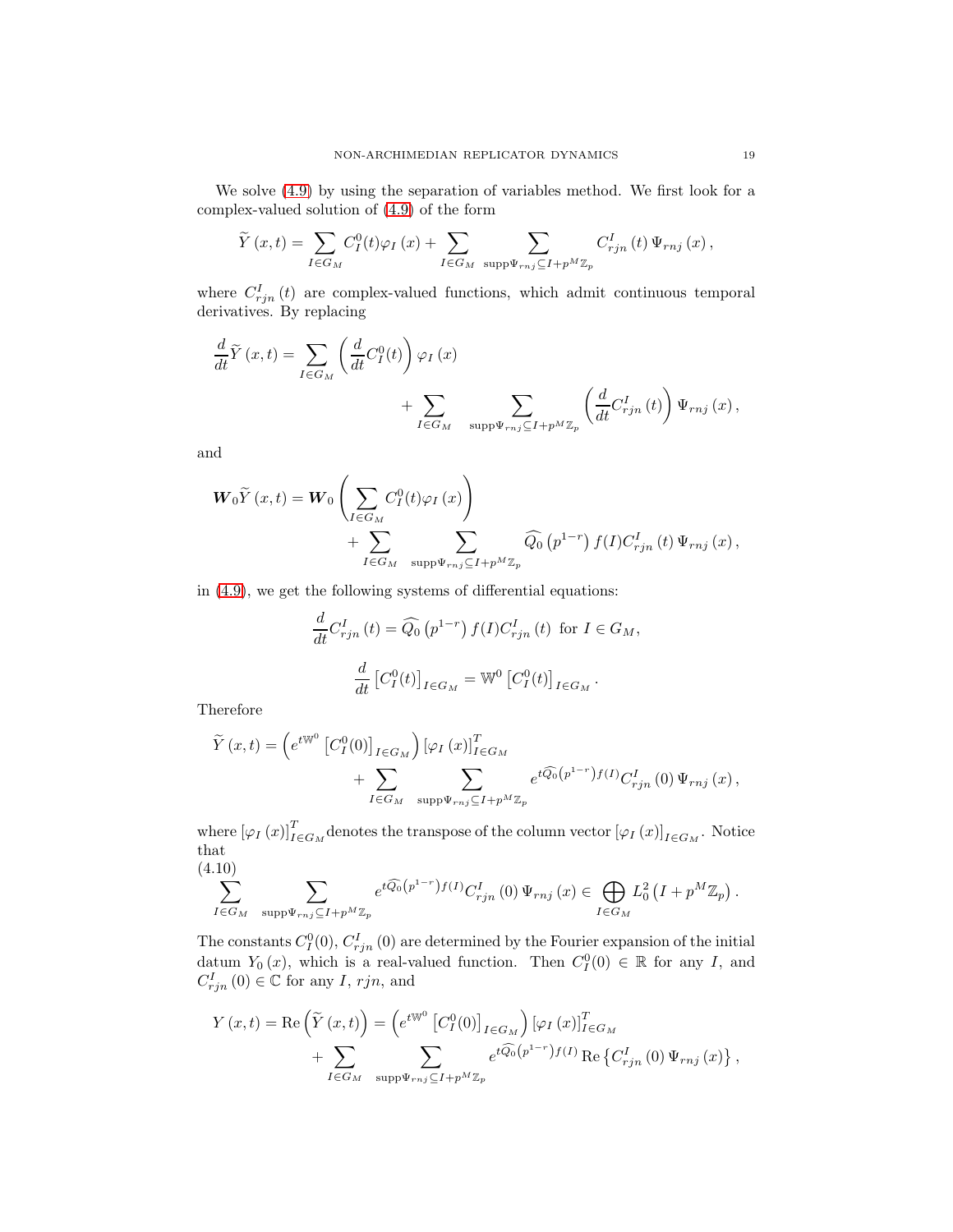and due to  $(4.10)$ ,

<span id="page-20-1"></span>(4.11) 
$$
\overline{Y(t)} := \int_{\mathbb{Z}_p} Y(x,t) dx = \int_{\mathbb{Z}_p} \left( e^{t \mathbb{W}^0} \left[ C_I^0(0) \right]_{I \in G_M} \right) \left[ \varphi_I(x) \right]_{I \in G_M}^T dx
$$

$$
= p^{-M} \left( e^{t \mathbb{W}^0} \left[ C_I^0(0) \right]_{I \in G_M} \right) \mathbf{1}^T,
$$

where  $\mathbf{1}^T = [1, 1, \dots, 1, 1].$ 

4.5. The Cauchy problem for the  $p$ -adic Eigen-Schuster equation in the unit ball. We assume that the fitness function and the mutation measure are supported in the unit ball and that they are time independent. We now consider the p-adic Eigen-Schuster equation in the unit ball:

(4.12) 
$$
\frac{\partial X(x,t)}{\partial t} = \mathbf{W}_0 X(x,t) - \Phi(t) X(x,t), x \in \mathbb{Z}_p, t \in \mathbb{R}_+,
$$

where

<span id="page-20-0"></span>
$$
\Phi(t, X) := \Phi(t) = \int_{\mathbb{Z}_p} f(y) X(y, t) dy \quad \text{for } t \ge 0.
$$

By changing variables as

$$
X(x,t) = Y(x,t) \exp\left(-\int_0^t \Phi(\tau) d\tau\right)
$$

$$
= \frac{Y(x,t)}{\int\limits_{\mathbb{Z}_p} Y(x,t) dx} =: \frac{Y(x,t)}{\overline{Y(t)}}
$$

[\(4.12\)](#page-20-0) becomes

$$
\frac{\partial Y(x,t)}{\partial t} = \mathbf{W}_0 Y(x,t) , \quad x \in \mathbb{Z}_p, t \in \mathbb{R}_+.
$$

Therefore

<span id="page-20-2"></span>(4.13) 
$$
X (x, t) = \frac{\left(e^{t \mathbb{W}^0} \left[C_I^0(0)\right]_{I \in G_M}\right) [\varphi_I (x)]_{I \in G_M}^T}{\overline{Y(t)}} + \sum_{I \in G_M} \sum_{\text{supp}\Psi_{rnj} \subseteq I + p^M \mathbb{Z}_p} \frac{e^{t \widehat{Q_0}(p^{1-r})f(I)}}{\overline{Y(t)}} \operatorname{Re}\left(C_{rjn}^I(0) \Psi_{rnj} (x)\right),
$$

where  $\overline{Y(t)}$  is given in [\(4.11\)](#page-20-1) and

$$
\operatorname{Re}\left(C_{rjn}^{I}\left(0\right)\Psi_{rnj}\left(x\right)\right)=p^{\frac{-r}{2}}\operatorname{Re}\left(C_{rjn}^{I}\left(0\right)\right)\cos\left(p^{r-1}jx\right)\Omega\left(\left|p^{r}x-n\right|_{p}\right)
$$

$$
-p^{\frac{-r}{2}}\operatorname{Im}\left(C_{rjn}^{I}\left(0\right)\right)\sin\left(p^{r-1}jx\right)\Omega\left(\left|p^{r}x-n\right|_{p}\right).
$$

We now assume that  $X_0(x) := X(x, 0)$  is a real-valued function supported in the unit ball of the form

<span id="page-20-3"></span>(4.14) 
$$
X_0(x) = \sum_{I \in G_M} X_0(I) \Omega \left( p^M |x - I|_p \right),
$$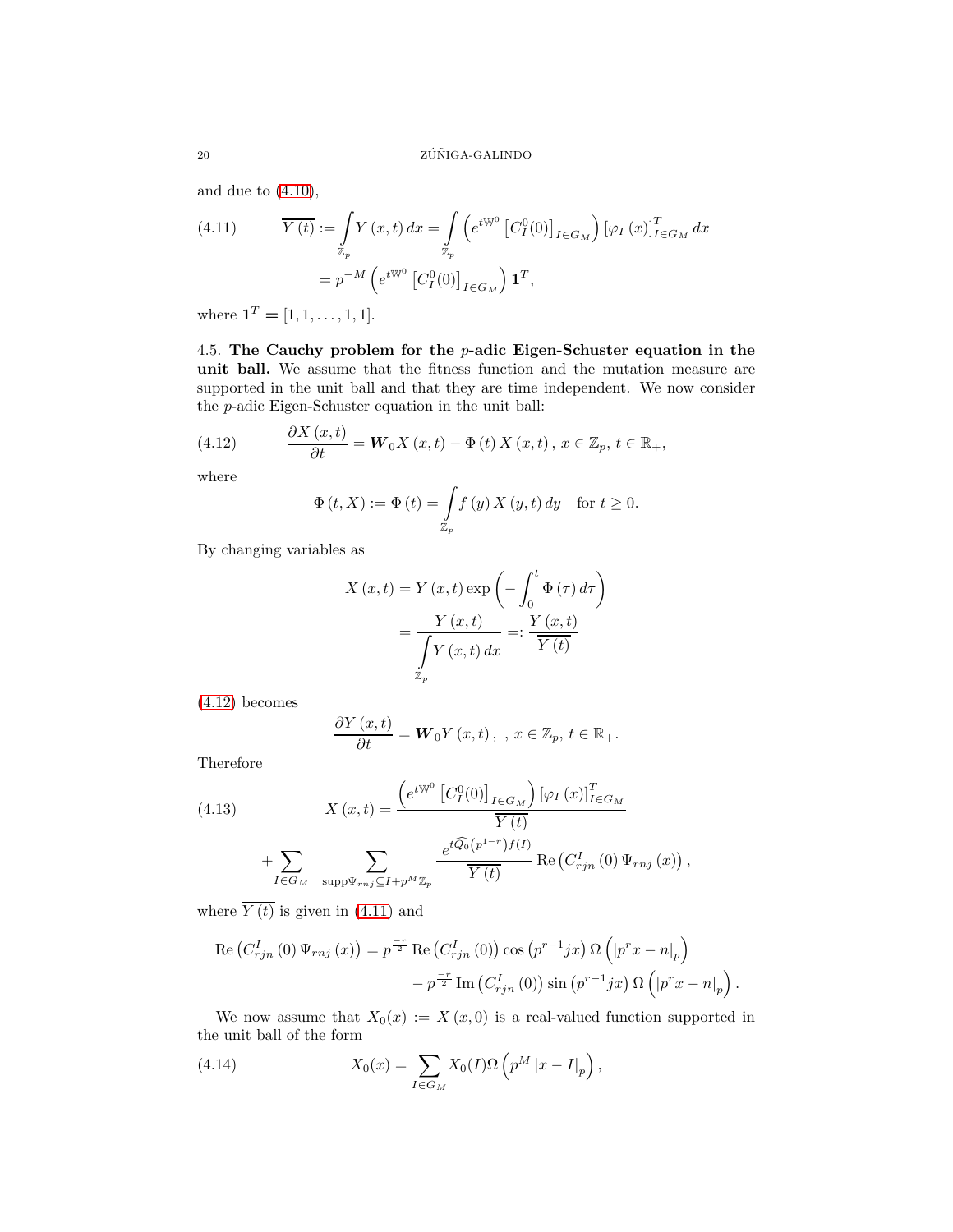with  $G_M = \mathbb{Z}_p/p^M \mathbb{Z}_p$  as before and with  $X_0(I) > 0$  for  $I \in G_M$ . Since

$$
\int_{I+p^M\mathbb{Z}_p} \Psi_{rnj}\left(x\right) = 0
$$

for any  $\Psi_{rnj}(x)$  with support contained in  $I + p^M \mathbb{Z}_p$ , we get that  $C_{rjn}^I(0) = 0$  for any  $I, rnj$ , in  $(4.13)$ .

<span id="page-21-0"></span>**Theorem 1.** The Cauchy problem  $(4.9)$  admits a solution  $X(x,t)$  of the form *[\(4.13\)](#page-20-2). Furthermore, if the initial datum has the form [\(4.14\)](#page-20-3), then*

$$
X(x,t) = \frac{\left(e^{tW^0} \left[C_I^0(0)\right]_{I \in G_M}\right) \left[\varphi_I(x)\right]_{I \in G_M}^T}{\overline{Y(t)}}.
$$

*Which is a classical solution of the Eigen-Schuster model.*

Since  $\varphi_I(x) = \Omega\left(p^M |x - I|_p\right)$ , then the concentration  $X(x, t)$  depends only on the  $M$  first  $p$ -adic digits of  $x$ , and thus in this model the length of the sequences do not change in time.

#### 5. The p-adic quasispecies in the unit ball

<span id="page-21-1"></span>Since  $\mathbb{W}^0$  is a real symmetric matrix, it is diagonalizable and all its eigenvalues are real. Let  $\lambda_{\text{max}}$  be the largest eigenvalue of  $\mathbb{W}^0$ . Then

$$
\lim_{t \to \infty} X(x,t) = \lim_{t \to \infty} \frac{\left(e^{t \mathbb{W}^0} \left[C_I^0(0)\right]_{I \in G_M}\right) [\varphi_I(x)]_{I \in G_M}^T}{\overline{Y(t)}} =
$$
\n
$$
\lim_{t \to \infty} \frac{e^{t \lambda_{\max}} \sum_I p_I(t) \varphi_I(x)}{e^{t \lambda_{\max}} \sum_I p_I(t)} = \sum_{j=1}^{M'} c_j \varphi_{I_j}(x),
$$

where the  $p_I(t)$  are polynomials in t and the  $c_i$  s are positive constants. This situation corresponds to *the survival of the fitter*. This is the typical scenario predicted by the classical Eigen-Schuster equation. In this context the Eigen paradox happens naturally. Thus, to get a different asymptotic behavior of solution [\(4.13\)](#page-20-2), some of the oscillatory terms must be preserved in the long term. If the oscillatory terms in [\(4.13\)](#page-20-2) do not vanish in the long term, then there are sequences (with arbitrary length) spread out throughout the unit ball. This means that the Eigen paradox does not occur since in the long term there are sequences of infinite length.

Definition 1. *We say that a solution of the Cauchy problem [\(4.9\)](#page-18-1) admits a quasispecies solution if there exist a solution*  $X(x,t)$  *of the form*  $(4.13)$  *satisfying that*  $\int_{\mathbb{Q}_p} X(y, t) dy = 1$  *for*  $t > 0$ *, and that the set* 

$$
\left\{(I,rnj)\,;\ \lim_{t\to\infty}\frac{p^{\frac{-r}{2}}\ e^{t\widehat{Q_0}(p^{1-r})f(I)}}{\overline{Y(t)}}\neq 0\ \text{when}\ C_{rjn}^I\left(0\right)\neq 0\right\}
$$

*is non-empty.*

5.1. Some results about semigroups of matrices. In order to establish the existence of the p-adic quasispecies we need several preliminary results.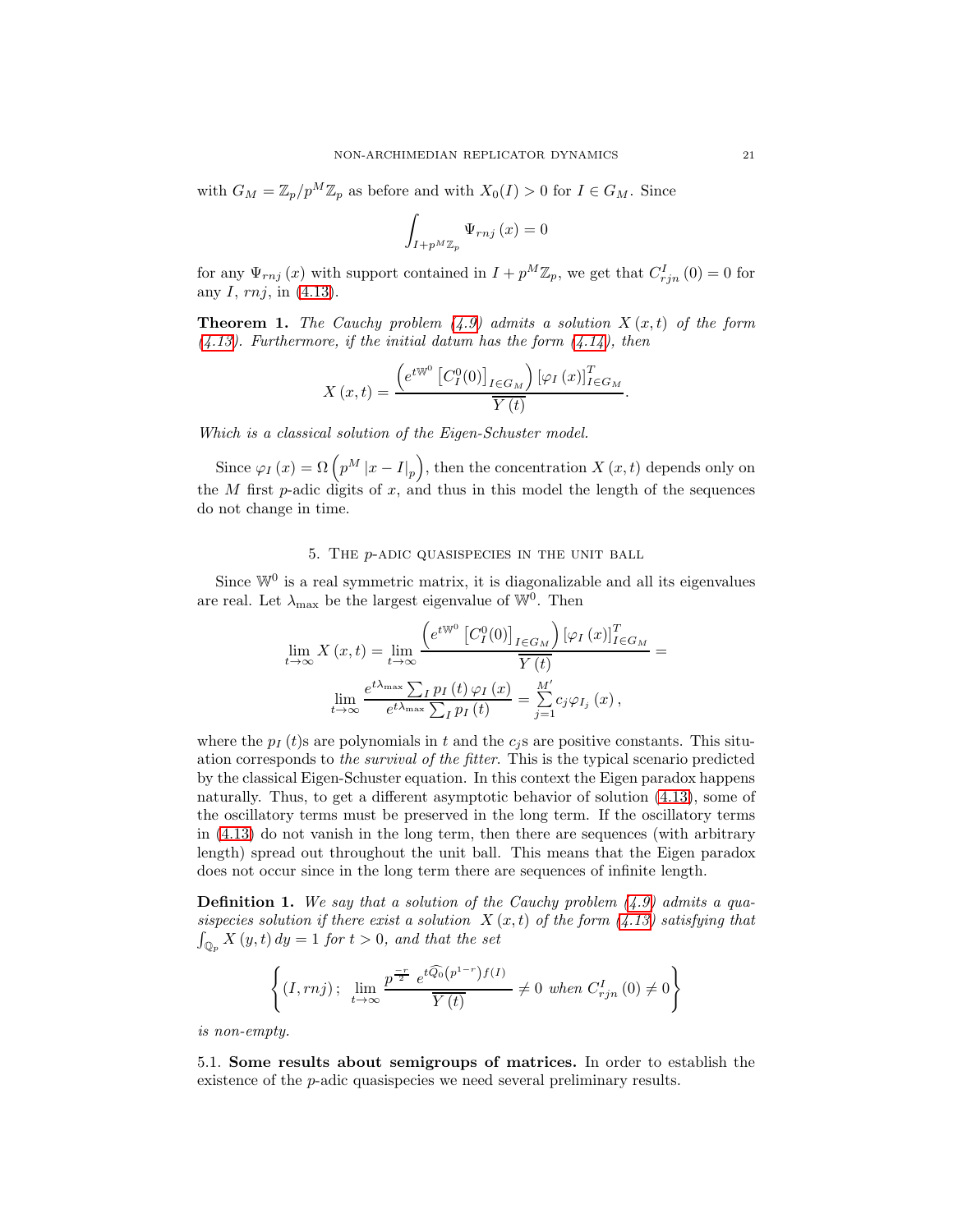5.1.1. *Diagonally dominant matrices.* A real matrix  $B = [B_{ij}]_{i,j \in I}$ ,  $I = \{1, \ldots, n\}$ , is said to be *diagonally dominant*, if

$$
|B_{ii}| \ge \sum_{j \ne i} |B_{ij}| \text{ for any } i \in I.
$$

It is *strictly diagonally dominant* if

$$
|B_{ii}| > \sum_{j \neq i} |B_{ij}| \text{ for any } i \in I.
$$

Let  $B = [B_{ij}]_{i,j \in I}$  be a strictly diagonally dominant. Then (i) B is non singular; (ii) if  $B_{ii} > 0$  for all  $i \in I$ , then every eigenvalue of B has a positive real part; (iii) if B is symmetric and  $B_{ii} > 0$  for all  $i \in I$ , then B is positive definite, see [12, Theorem 6.1.10].

We now apply this result to the matrix  $\mathbb{W}^0 = [\mathbb{W}_{I,J}^0]_{I,J \in G_M}$ , see [\(4.8\)](#page-18-2). Since

$$
\int_{\mathbb{Z}_p} Q_0\left(|z|_p\right) dz = \int_{p^M \mathbb{Z}_p} Q_0\left(|z|_p\right) dz + p^{-M} \sum_{J \neq I} Q_0\left(|J - I|_p\right) = 1,
$$

we have

$$
\mathbb{W}_{I,I}^0 + \sum_{J \neq I} \mathbb{W}_{I,J}^0 = f(I).
$$

We now introduce the hypothesis:

(Hypothesis A) 
$$
\int_{p^M \mathbb{Z}_p} Q_0\left(|z|_p\right) dz \in \left(\frac{1}{2}, 1\right).
$$

Under the hypothesis A,  $\mathbb{W}_{I,I}^0 > \frac{f(I)}{2}$  $\frac{(1)}{2}$ , which implies that  $\mathbb{W}^0$  is a strictly diagonally dominant matrix. Then, we have the following result:

Lemma 2. Under the Hypothesis A, the symmetric matrix  $\mathbb{W}^0$  is a strictly diago*nally dominant, nonsingular, and all its eigenvalues are positive.*

5.1.2. *Semigroups of matrices*. Let  $\{\mu_I\}_{I \in G_M}$  be the positive eigenvalues of  $\mathbb{W}^0$ repeated according their multiplicity. We set

$$
\mu_{\max} := \max_{I \in G_M} \mu_I > 0.
$$

Then  $\mathbb{W}^0 = \mathbb{S} + \mathbb{O}$ , where

$$
\mathbb{P}^{-1}\mathbb{SP} = diag\left[\mu_I\right]_{I \in G_M},
$$

for some inversible matrix  $\mathbb{P}$ , and  $\mathbb{O}$  a nilpotent matrix of order  $k \leq #G_M$ , and

$$
\boldsymbol{z}(t) = \mathbb{P}\left(\operatorname{diag}\left[\mu_I\right]_{I \in G_M}\right) \mathbb{P}^{-1}\left\{\mathbb{I} + \mathbb{O}t + \cdots + \frac{\mathbb{O}^{k-1}t^{k-1}}{(k-1)!}\right\} \boldsymbol{z}_0
$$

is the solution  $\frac{d}{dt}z(t) = \mathbb{W}_{2}^{0}(t)$ ,  $z(0) = z_0$ , see e.g. [\[24,](#page-26-10) Theorem 1, Corollary 1]. By applying this result to  $\overline{Y(t)}$ , see [\(4.11\)](#page-20-1), we have the following result:

<span id="page-22-0"></span>Lemma 3.  $\overline{Y(t)} \leq Ct^{k-1}e^{\mu_{\max}t}$  for  $t > 0$ .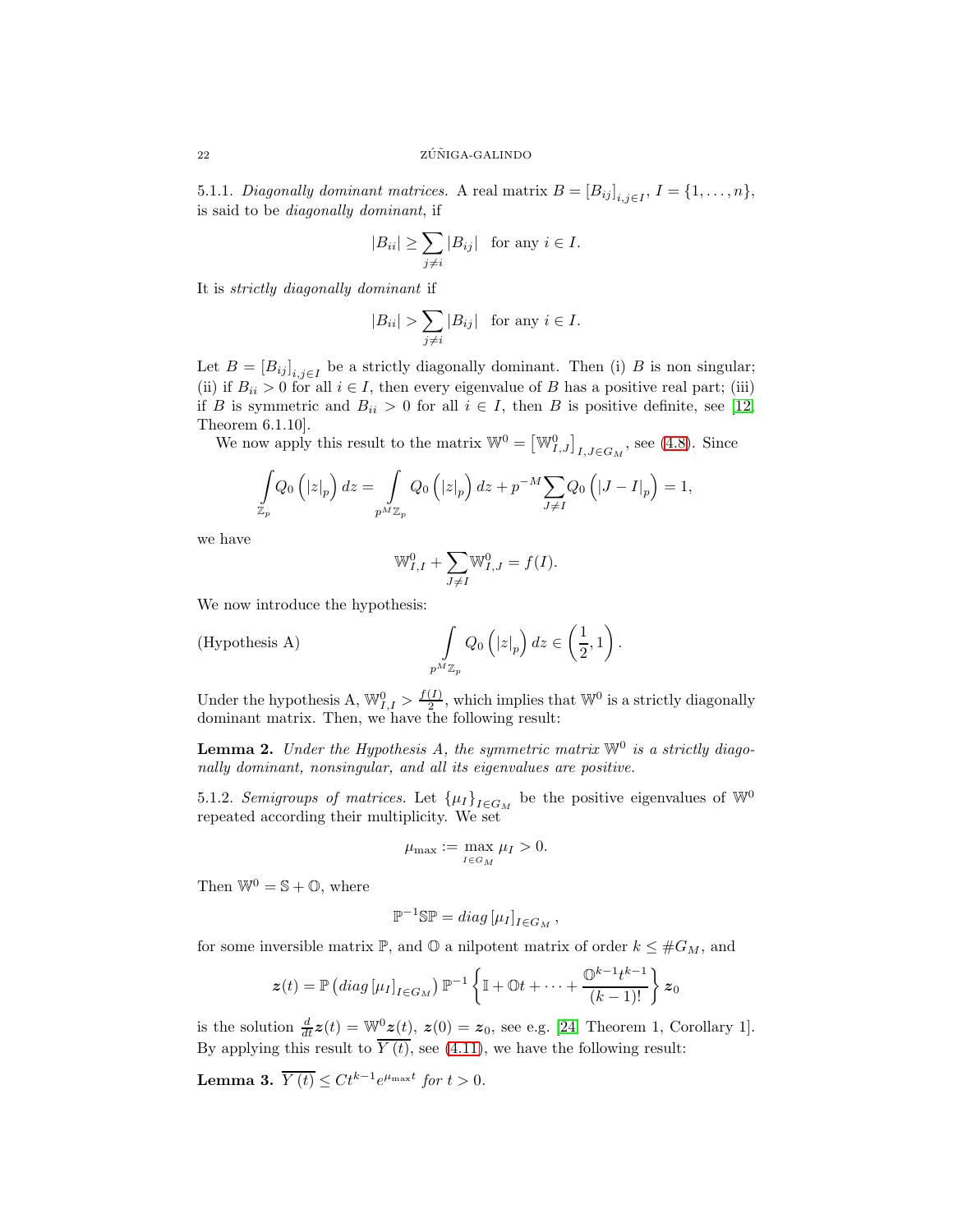5.2. p-Adic quasispecies. We now introduce the hypothesis:

(Hypothesis B) 
$$
\widehat{Q_0}\left(p^{1-r_0}\right)f(I_0) > \mu_{\max},
$$

for some negative integer  $r_0$  and  $I_0 \in G_M$ . Which means that operator  $W_0$  has a positive eigenvalue greater than  $\frac{\mu_{\text{max}}}{f(I_0)}$ .

Under the Hypotheses A and B, by Lemma [3,](#page-22-0) we have

$$
\lim_{t \to \infty} \frac{p^{\frac{-r_0}{2}} e^{t \widehat{Q_0}(p^{1-r_0}) f(I_0)}}{\overline{Y(t)}} \ge \frac{p^{\frac{-r_0}{2}}}{C} \lim_{t \to \infty} t^{-k+1} e^{t \left\{\widehat{Q_0}(p^{1-r_0}) f(I_0) - \mu_{\max}\right\}} = \infty,
$$

if  $C_{r_0jn}^{I_0}(0) \neq 0$  for some  $n \in \mathbb{Q}_p/\mathbb{Z}_p$  satisfying  $np^{-r_0} \in \mathbb{Z}_p$ , see Table [4.4.](#page-15-2)

By [\(4.13\)](#page-20-2), the initial condition  $X(x, 0)$  is completely determined by a sequence from the set

$$
\mathcal{S} := \left\{ \left[ C_I^0(0) \right]_{I \in G_M} \in \mathbb{R}^{\#G_M}; C_I^0(0) \neq 0 \text{ for some } I \in G_M \right\} \bigsqcup_{I \in G_M} \left\{ C_{rjn}^I(0) \in \mathbb{C}; r \leq 0, j \in \{1, \ldots, p-1\}, n \in \mathbb{Q}_p/\mathbb{Z}_p \text{ with } np^{-r} \in \mathbb{Z}_p \right\}.
$$

We use the notation  $X(x, 0) \in S$  to mean that  $X(x, 0)$  is determined by a sequence from S. Notice that condition  $C_I^0(0) \neq 0$  for some  $I \in G_M$  is needed to guarantee that  $\int X(x, 0)dx = 1$ . Take  $I_0$ ,  $r_0$  such that Hypothesis B is satisfied, the condition  $C^{I_0}_{r_0jn}\left(0\right)\neq0$  defines a a subset  $\mathcal{S}_0$  of  $\mathcal{S}$ .

<span id="page-23-0"></span>**Theorem 2.** *Under the Hypothesis A, B, and assuming that*  $X(x, 0) \in S_0$ *, then the Cauchy problem [\(4.9\)](#page-18-1) admits a quasispecies solution.*

5.3. A family of Gibbs-type mutation measures. In this section we present an infinite family of mutation measures supported in the unit ball satisfying the Hypotheses A and B. More precisely,

<span id="page-23-2"></span>(5.1) 
$$
Q_0\left(|x|_p;\sigma,\alpha\right) := Q_0\left(|x|_p\right) = \mathcal{N}\Omega\left(|x|_p\right) \exp(-\sigma |x|_p^{\alpha}),
$$

where  $\sigma, \alpha > 0$  ,  $\mathcal{N} = \int_{\mathbb{Z}_p} \exp(-\sigma |x|_p^{\alpha})$  $\binom{\alpha}{p} dx$ , and  $\Omega\left(|x|_p\right)$  is the characteristic function of the unit ball. Notice that  $Q_0(|x|_p)$  is integrable. We set

$$
Z(\xi;\sigma,\alpha):=\int\limits_{\mathbb{Q}_p}\chi_p\left(\xi x\right)\exp(-\sigma\left|x\right|_p^{\alpha})dx,
$$

for  $\sigma, \alpha > 0$ . This is the p-adic heat kernel widely studied in connection with the p-adic heat equation, see e.g. [\[15\]](#page-25-9), [\[18\]](#page-25-2), [\[34\]](#page-26-6), [\[36\]](#page-26-7) The heat kernel  $Z(\xi;\sigma,\alpha)$  is non-negative, continuous function in  $\xi$  for any  $\sigma, \alpha > 0$ , see e.g. [\[36,](#page-26-7) Theorem 13]. Furthermore, there exist positive constants  $C_1$ ,  $C_0$  such that

<span id="page-23-1"></span>(5.2) 
$$
\frac{C_1\sigma}{\left(|\xi|_p + \sigma^{\frac{1}{\alpha}}\right)^{1+\alpha}} \leq Z(\xi;\sigma,\alpha) \leq \frac{C_0\sigma}{\left(|\xi|_p + \sigma^{\frac{1}{\alpha}}\right)^{1+\alpha}},
$$

for  $\sigma, \alpha > 0$ , and  $\xi \in \mathbb{Q}_p$ . The upper bound was established in [\[15,](#page-25-9) Lemma 4.1], see also [\[36,](#page-26-7) Theorem 32]. The lower bound was established in [5, Theorem 5.17]. In particular,  $Z(\cdot; \sigma, \alpha) \in L^1$ .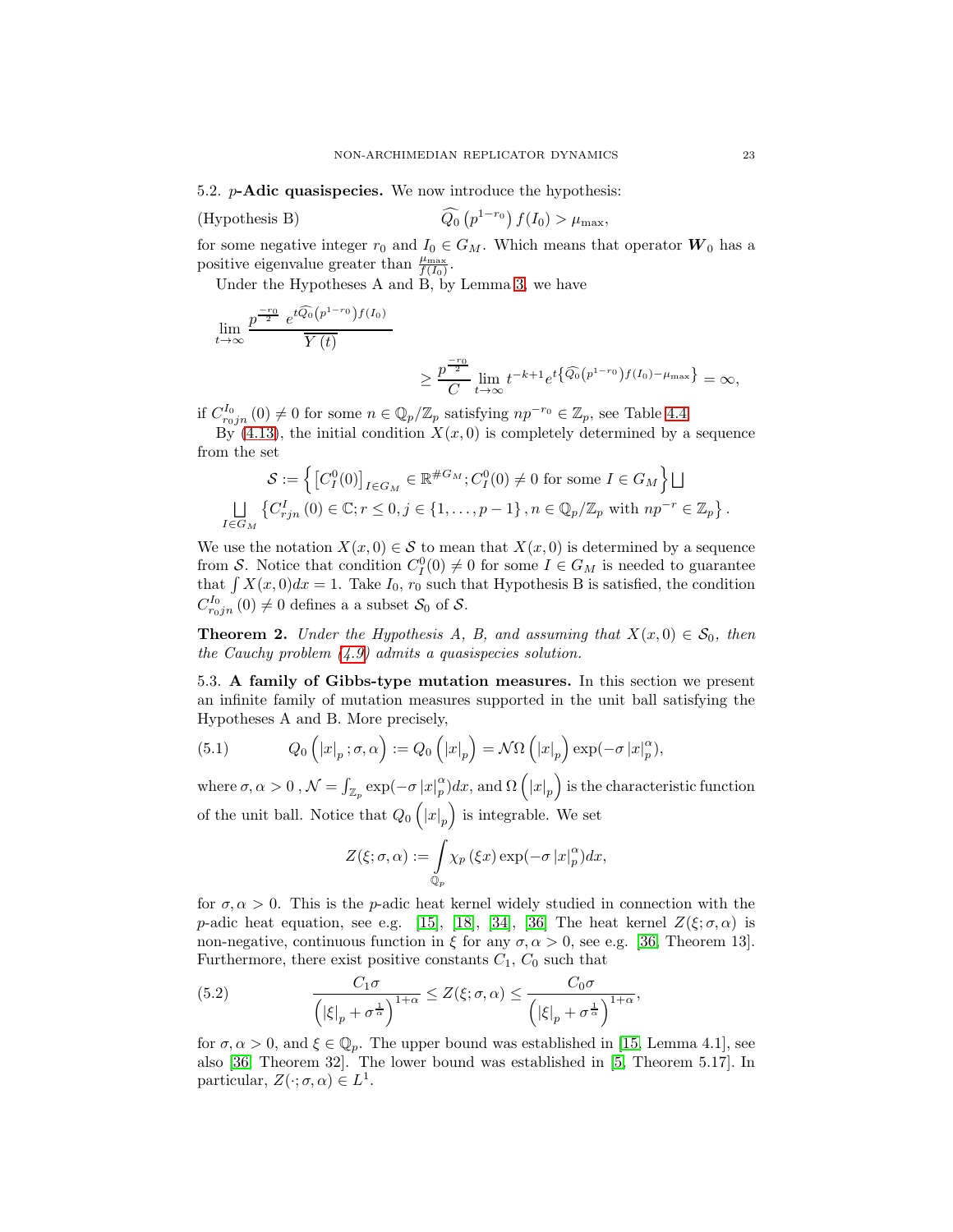Now,

$$
\mathcal{F}_{x \to \xi}(Q_0\left(|x|_p; \sigma, \alpha\right)) = \mathcal{NF}_{x \to \xi}\left(\exp(-\sigma |x|_p^{\alpha}) \Omega\left(|x|_p\right)\right) = \mathcal{NZ}(\xi; \sigma, \alpha) * \Omega\left(|\xi|_p\right)
$$

$$
= \mathcal{N} \int_{\mathbb{Q}_p} Z(\xi - y; \sigma, \alpha) \Omega\left(|y|_p\right) dy,
$$

and by using the lower bound in  $(5.2)$ , and the ultrametric property of  $|\cdot|$ , and assuming that  $|\xi|_p > 1$ ,

$$
\mathcal{F}_{x \to \xi}(Q_0\left(|x|_p; \sigma, \alpha\right)) \geq \mathcal{N}C_1\sigma \int_{\mathbb{Q}_p} \frac{\Omega\left(|y|_p\right) dy}{\left(|\xi - y|_p + \sigma^{\frac{1}{\alpha}}\right)^{1+\alpha}}\n\n\geq \mathcal{N}C_1\sigma \int_{\substack{y \in \mathbb{Z}_p \\ |\xi|_p > |y|_p}} \frac{\Omega\left(|y|_p\right) dy}{\left(|\xi - y|_p + \sigma^{\frac{1}{\alpha}}\right)^{1+\alpha}} = \mathcal{N}C_1\sigma \int_{\substack{y \in \mathbb{Z}_p \\ |\xi|_p > |y|_p}} \frac{\Omega\left(|y|_p\right) dy}{\left(|\xi|_p + \sigma^{\frac{1}{\alpha}}\right)^{1+\alpha}}\n\n= \frac{\mathcal{N}C_1\sigma}{\left(|\xi|_p + \sigma^{\frac{1}{\alpha}}\right)^{1+\alpha}} \int_{y \in \mathbb{Z}_p} dy = \frac{\mathcal{N}C_1\sigma}{\left(|\xi|_p + \sigma^{\frac{1}{\alpha}}\right)^{1+\alpha}} \text{ for } |\xi|_p > 1.
$$

Then, we have the following result:

<span id="page-24-0"></span>**Lemma 4.** *Take*  $\sigma$ ,  $\alpha$  > 0 *as before. Then* 

$$
\mathcal{F}_{x \to \xi}(Q_0\left(|x|_p; \sigma, \alpha\right)) \ge \frac{\mathcal{N}C_1\sigma}{\left(|\xi|_p + \sigma^{\frac{1}{\alpha}}\right)^{1+\alpha}} \text{ for } |\xi|_p > 1.
$$

On the other hand, since  $(Q_p, |\cdot|_p)$  is a Polish space, a complete, separable metric space, every probability measure is tight, see e.g. [20, Proposition 1.3.24], which implies that given  $\epsilon > 0$ , there exists a compact subset  $K_{\epsilon} \subset \mathbb{Z}_p$  such that  $\int_{K_{\epsilon}} Q_0(|x|_p) dx > 1 - \epsilon$ . Now since  $K_{\epsilon}$  is bounded, there exists a non-negative integer M such that  $K_{\epsilon} \subset p^M \mathbb{Z}_p$ , and consequently,

<span id="page-24-2"></span>(5.3) 
$$
\int_{p^M \mathbb{Z}_p} Q_0\left(|x|_p\right) dx \ge \int_{K_{\epsilon}} Q_0\left(|x|_p\right) dx > 1 - \epsilon.
$$

By choosing  $\epsilon$  so that  $1 - \epsilon \in (\frac{1}{2}, 1)$ , the Hypothesis A is satisfied. Notice that the integer M depends on  $\epsilon, \sigma, \alpha$ .

Now we proceed to analyze Hypothesis B. By using Lemma [4,](#page-24-0)

(5.4) 
$$
\widehat{Q}_0(p^{1-r_0}) f(I_0) \geq \frac{\mathcal{N}C_1\sigma}{\left(p^{1-r_0} + \sigma^{\frac{1}{\alpha}}\right)^{1+\alpha}},
$$

since  $r_0 < 0$ ,  $\xi = p^{r_0-1}$ satisfies  $|\xi|_p > 1$ . Now, we take  $\sigma \ge p^{\frac{1-r_0}{\alpha}}$ , from [\(5.4\)](#page-24-1) we have

<span id="page-24-1"></span>
$$
\frac{\mathcal{N}C_1\sigma}{\left(p^{1-r_0}+\sigma^{\frac{1}{\alpha}}\right)^{1+\alpha}}\geq \frac{\mathcal{N}C_1\sigma}{\left(2\sigma^{\frac{1}{\alpha}}\right)^{1+\alpha}}=\frac{\mathcal{N}C_1}{2^{1+\alpha}\sigma^{\frac{1}{\alpha}}}.
$$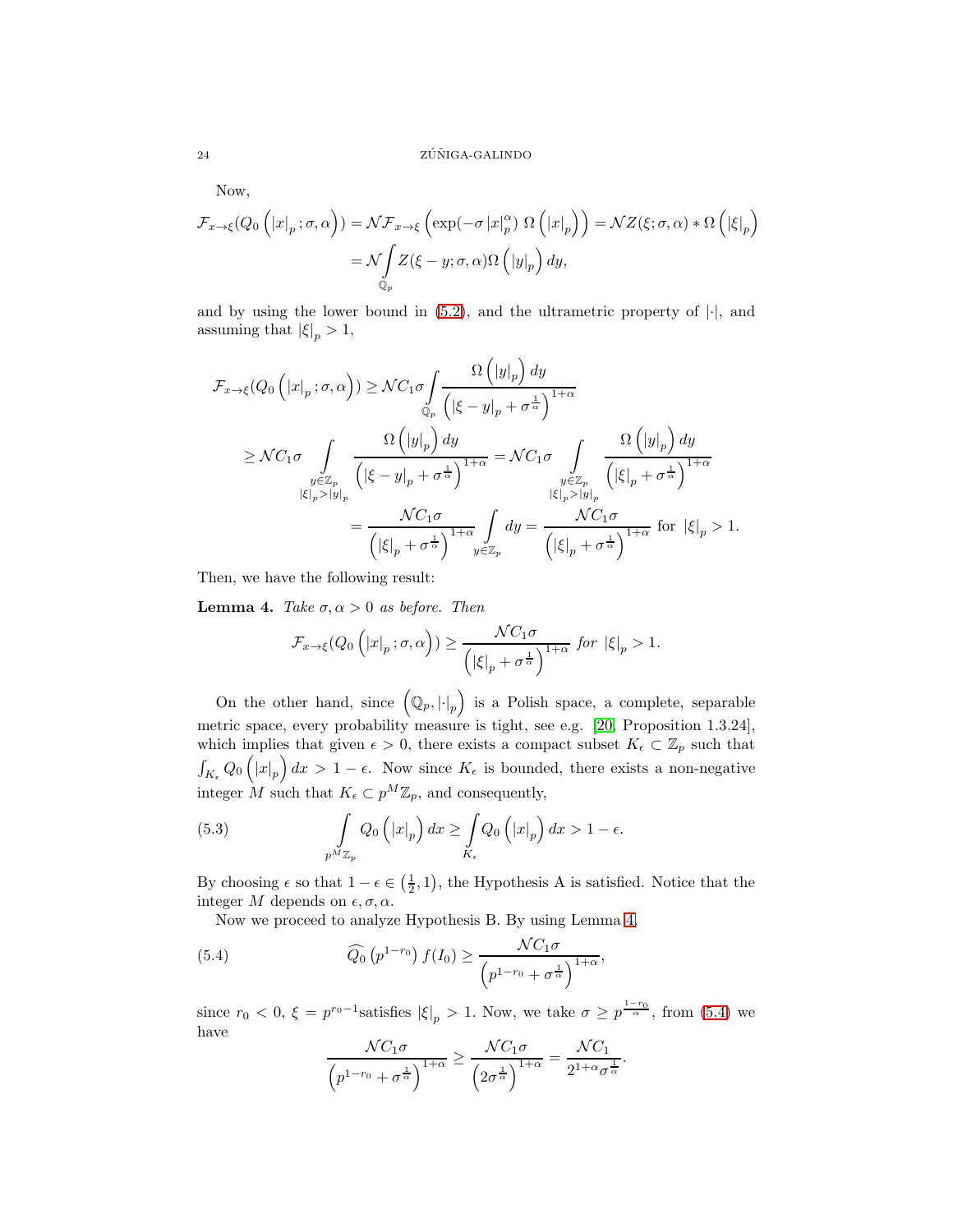Finally, the Hypothesis B is satisfied if by taking  $\frac{\mathcal{N}C_1}{2^{1+\alpha}\sigma^{\frac{1}{\alpha}}} > \mu_{\max}$ , i.e. if

<span id="page-25-14"></span>(5.5) 
$$
\sigma < \sigma_{\max} =: \left[\frac{\mathcal{N}C_1}{2^{1+\alpha}\mu_{\max}}\right]^\alpha.
$$

Given  $\alpha > 0$ , we pick  $\sigma > 0$  satisfying [\(5.5\)](#page-25-14), i.e. Hypothesis B is satisfied. Now for  $\alpha, \sigma$  fixed, we pick  $\epsilon$  so that  $1-\epsilon \in (\frac{1}{2}, 1)$ , then there exists an integer M such that [\(5.3\)](#page-24-2) holds true, i.e. Hypothesis A is satisfied. Then we have the following result.

<span id="page-25-3"></span>**Theorem 3.** Assume that  $X(x, 0) \in S_0$ , and that the mutation measure is as in  $(5.1)$ *, with*  $\sigma \in (0, \sigma_{\max})$ *,*  $\alpha \in (0, \infty)$ *,*  $\int_{p^M \mathbb{Z}_p} Q_0(|x|_p) dx \in (\frac{1}{2}, 1)$ *,*  $M = M(\sigma, \alpha)$ *, then the Cauchy problem [\(4.9\)](#page-18-1) admits a quasispecies solution.*

#### **REFERENCES**

- [1] S. Albeverio, A. Yu. Khrennikov, V. M. Shelkovich, Theory of p-adic distributions: linear and nonlinear models, London Mathematical Society Lecture Note Series, 370 (Cambridge University Press, 2010).
- <span id="page-25-11"></span>[2] Albeverio, S., Kozyrev, S.V. Multidimensional basis of p-adic wavelets and representation theory. p-Adic Num Ultrametric Anal, Appl. 1, 181-189 (2009).
- <span id="page-25-4"></span>[3] V. A. Avetisov,Yu. N. Zhuravlev, An evolutionary interpretation of a p-adic equation of ultrametric diffusion. Dokl. Math. 75, no. 3, 453–455 (2007).
- <span id="page-25-5"></span>[4] V. A. Avetisov, Yu. N. Zhuravlev, Hierarchical Scale-Free Representation of Biological Realm—Its Origin and Evolution in Biosphere Origin and Evolution, eds. N. Dobretsov, N. Kolchanov, A. Rozanov, G. Zavarzin, (Springer, 2008), pp 69-88, 2008.
- [5] A. D. Bendikov, A. A. Grigor'yan, K. Pittè, V. Vëss, Isotropic Markov semigroups on ultrametric spaces. Russian Math. Surveys 69, no. 4, 589–680 (2014).
- <span id="page-25-13"></span>[6] A. Kh. Bikulov, A. P. Zubarev, Complete systems of eigenfunctions of the Vladimirov operator in  $L^2(B_r)$  and  $L^2(\mathbb{Q}_p)$ . J. Math. Sci. (N.Y.) 237, no. 3, 362-374 (2019).
- <span id="page-25-6"></span>[7] B. Dragovich, A. Yu. Khrennikov, S. V. Kozyrev, I. V. Volovich, On p-adic mathematical physics. p-Adic Numbers Ultrametric Anal. Appl. 1, no. 1, 1–17 (2009).
- <span id="page-25-7"></span>[8] B. Dragovich and A. Yu. Dragovich, A p-adic model of DNA sequence and genetic code. p-Adic Numbers Ultrametric Anal. Appl. 1, no. 1, 34–41 (2009).
- <span id="page-25-0"></span>[9] M. Eigen, Selforganization of matter and the evolution of biological macromolecules. Naturwissenschaften **58**, no. 10, 465–523 (1971).
- [10] Manfred Eigen, John McCaskill, Peter Schuster, Molecular quasi-species. J. Phys. Chem. 92, no. 24, 6881–6891 (1988).
- <span id="page-25-10"></span>[11] Paul R. Halmos, Measure Theory (D. Van Nostrand Company, 1950).
- [12] Roger A. Horn, Charles R. Johnson, Matrix Analysis. Cambridge University Press. Second Edition (2013)
- <span id="page-25-12"></span>[13] Igusa J.-I., An introduction to the theory of local zeta functions, in AMS/IP Studies in Advanced Mathematics, 14, American Mathematical Society, Providence, RI; International Press, Cambridge, MA, 2000
- [14] K. D. James, A. D. Ellington,The Fidelity of template-directed oligonucleotide ligation and the inevitability of polymerase function. *Orig. Life Evol. Biosph.* **29**, 375-390 (1999).
- <span id="page-25-9"></span>[15] Anatoly N. Kochubei, Pseudo-differential equations and stochastics over non-Archimedean fields (Marcel Dekker, 2001).
- [16] A. Y. Khrennikov, A. V. Kosyak, V. M. Shelkovich, Wavelet analysis on adeles and pseudodifferential operators. J. Fourier Anal. Appl. 18, no. 6, 1215-1264 (2012).
- <span id="page-25-8"></span>[17] A. Yu. Khrennikov and S. V. Kozyrev, Genetic code on the dyadic plane. Physica A: Stat. Mech. Appl. 381, 265–272 (2007).
- <span id="page-25-2"></span>[18] Andrei Khrennikov, Sergei Kozyrev, W. A. Zúñiga-Galindo, Ultrametric Equations and its Applications, Encyclopedia of Mathematics and its Applications (168) (Cambridge University Press, 2018).
- <span id="page-25-1"></span>[19] Neal Koblitz, p-adic Numbers, p-adic Analysis, and Zeta-Functions, Graduate Texts in Mathematics No. 58 (Springer-Verlag, 1984).